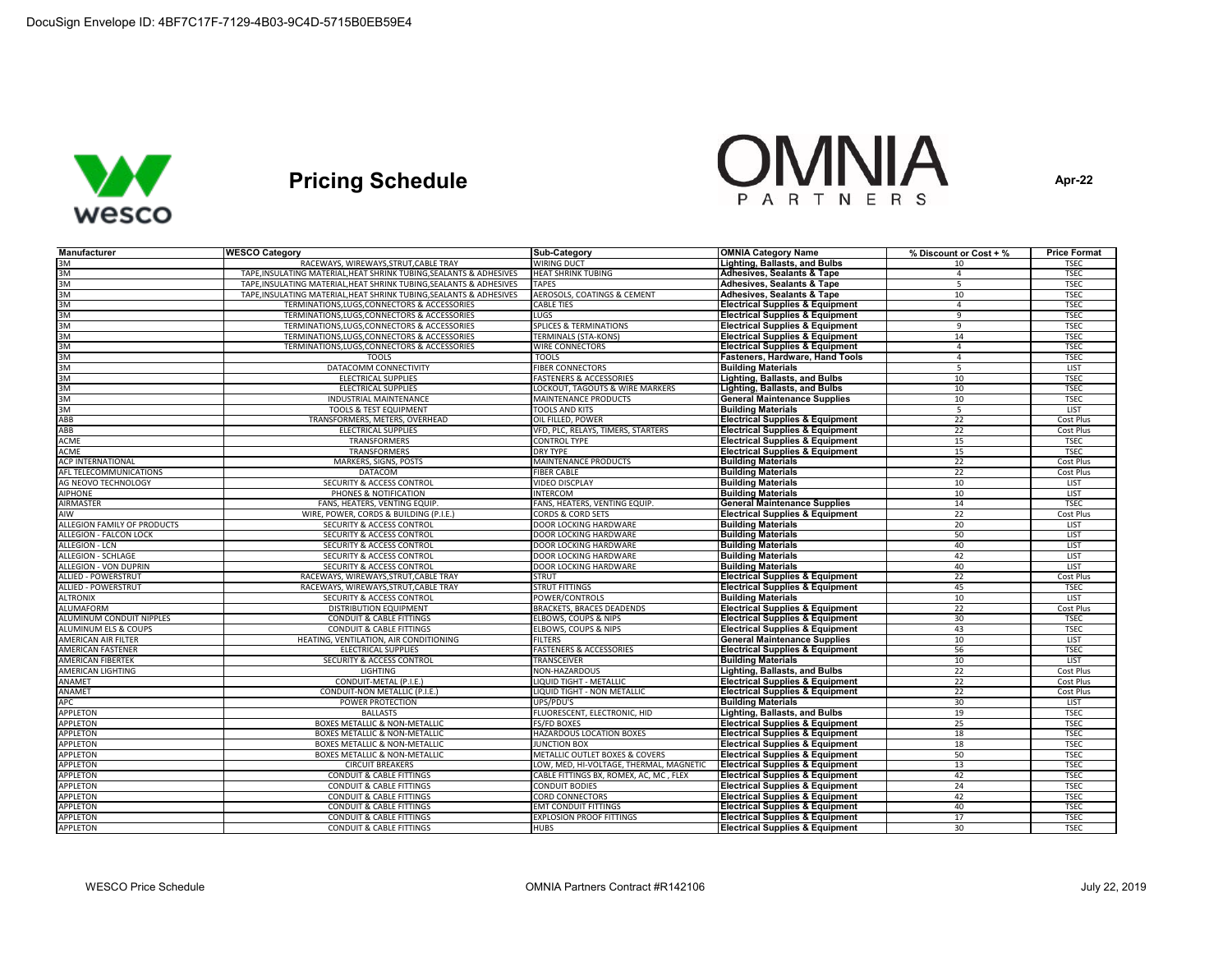| <b>Manufacturer</b>                    | <b>WESCO Category</b>                                                      | Sub-Category                                                  | <b>OMNIA Category Name</b>                                                               | % Discount or Cost + % | <b>Price Format</b>        |
|----------------------------------------|----------------------------------------------------------------------------|---------------------------------------------------------------|------------------------------------------------------------------------------------------|------------------------|----------------------------|
| APPLETON                               | <b>CONDUIT &amp; CABLE FITTINGS</b>                                        | <b>LIQUID TIGHT CONNECTORS</b>                                | <b>Electrical Supplies &amp; Equipment</b>                                               | 37                     | <b>TSEC</b>                |
| <b>APPLETON</b>                        | <b>CONDUIT &amp; CABLE FITTINGS</b>                                        | STRAPS, HANGERS, BEAM CLAMPS                                  | <b>Electrical Supplies &amp; Equipment</b>                                               | 42                     | <b>TSEC</b>                |
| APPLETON                               | <b>CONTROL - OPEN &amp; CLOSED</b>                                         | VFD, PLC, RELAYS, TIMERS, STARTERS                            | <b>Electrical Supplies &amp; Equipment</b>                                               | 14                     | <b>TSEC</b>                |
| APPLETON                               | <b>ENCLOSURES</b>                                                          | HAZARDOUS LOCATION                                            | <b>Electrical Supplies &amp; Equipment</b>                                               | 15                     | <b>TSEC</b>                |
| APPLETON                               | <b>LIGHTING</b>                                                            | NON-HAZARDOUS, HAZARDOUS                                      | Lighting, Ballasts, and Bulbs                                                            | 40                     | <b>TSEC</b>                |
| APPLETON                               | <b>WIRING DEVICES</b>                                                      | PIN & SLEEVE - NON & HAZARDOUS LOCATION                       | <b>Electrical Supplies &amp; Equipment</b>                                               | 18                     | <b>TSEC</b>                |
| <b>ARECONT VISION</b>                  | SECURITY & ACCESS CONTROL                                                  | CAMERAS                                                       | <b>Building Materials</b>                                                                | 10                     | LIST                       |
| ARMSTRONG                              | <b>TOOLS</b>                                                               | TOOLS                                                         | Fasteners, Hardware, Hand Tools                                                          | 39                     | <b>TSEC</b>                |
| <b>ASD LIGHTING</b>                    | LIGHTING                                                                   | NON-HAZARDOUS                                                 | Lighting, Ballasts, and Bulbs                                                            | 22                     | <b>Cost Plus</b>           |
| ASSA ABLOY FAMILY OF PRODUCTS          | SECURITY & ACCESS CONTROL                                                  | DOOR LOCKING HARDWARE                                         | <b>Building Materials</b>                                                                | 20                     | LIST                       |
| ASSA ABLOY - CORBIN RUSSWIN            | <b>SECURITY &amp; ACCESS CONTROL</b>                                       | DOOR LOCKING HARDWARE                                         | <b>Building Materials</b>                                                                | 40                     | LIST                       |
| <b>ASSA ABLOY - NORTON</b>             | <b>SECURITY &amp; ACCESS CONTROL</b>                                       | DOOR LOCKING HARDWARE                                         | <b>Building Materials</b>                                                                | 40                     | <b>LIST</b>                |
| ASSA ABLOY - YALE                      | SECURITY & ACCESS CONTROL                                                  | DOOR LOCKING HARDWARE                                         | <b>Building Materials</b>                                                                | 40                     | LIST                       |
| ASSA ABLOY - MEDECO                    | <b>SECURITY &amp; ACCESS CONTROL</b>                                       | DOOR LOCKING HARDWARE                                         | <b>Building Materials</b>                                                                | 40                     | LIST                       |
| <b>ATLAS LIGHTING</b>                  | <b>LIGHTING</b>                                                            | NON-HAZARDOUS                                                 | Lighting, Ballasts, and Bulbs                                                            | 22                     | <b>Cost Plus</b>           |
| ATLAS SOUND                            | PHONES & NOTIFICATION                                                      | AUDIO/PAGING                                                  | <b>Building Materials</b>                                                                | 1                      | LIST                       |
| AXIS COMMUNICATION                     | <b>SECURITY &amp; ACCESS CONTROL</b>                                       | CAMERAS/HOUSINGS                                              | <b>Building Materials</b>                                                                | $\mathbf 0$            | LIST                       |
| BELDEN                                 | DATACOMM CABLE                                                             | COPPER AND FIBER CABLE                                        | <b>Building Materials</b>                                                                | 22                     | LIST                       |
| <b>BELDEN</b>                          | DATACOMM CONNECTIVITY                                                      | COPPER & FIBER CONNECTORS/PANELS                              | <b>Building Materials</b>                                                                | 30                     | LIST                       |
| <b>BERKTEK</b>                         | DATACOMM CABLE                                                             | COPPER AND FIBER CABLE                                        | <b>Building Materials</b>                                                                | 38                     | LIST                       |
| <b>BIERER</b>                          | <b>METERS</b>                                                              | <b>ELECTRIC</b>                                               | <b>Electrical Supplies &amp; Equipment</b>                                               | $\mathsf 0$            | LIST                       |
| <b>B-LINE - EATON</b>                  | RACEWAYS, WIREWAYS, STRUT, CABLE TRAY                                      | <b>STRUT</b>                                                  | <b>Electrical Supplies &amp; Equipment</b>                                               | 22                     | <b>Cost Plus</b>           |
| <b>B-LINE - EATON</b>                  | RACEWAYS, WIREWAYS, STRUT, CABLE TRAY                                      | STRUT FITTINGS                                                | <b>Electrical Supplies &amp; Equipment</b>                                               | 45                     | <b>TSEC</b>                |
| -LINE - EATON                          | <b>DATACOMM SUPPORT</b>                                                    | RACKS, CABINETS, CABLE TRAY                                   | <b>Building Materials</b>                                                                | 15                     | LIST                       |
| 3OGEN                                  | PHONES & NOTIFICATION                                                      | AUDIO/PAGING                                                  | <b>Building Materials</b>                                                                | $\overline{0}$         | <b>LIST</b>                |
| <b>BRADY</b>                           | <b>ELECTRICAL SUPPLIES</b>                                                 | LOCKOUT, TAGOUTS & WIRE MARKERS                               | <b>Electrical Supplies &amp; Equipment</b>                                               | 22                     | <b>TSEC</b>                |
| <b>BRIDGEPORT</b>                      | <b>CONDUIT &amp; CABLE FITTINGS</b>                                        | CABLE FITTINGS BX, ROMEX, AC, MC, FLEX                        | <b>Electrical Supplies &amp; Equipment</b>                                               | 44                     | <b>TSEC</b>                |
| <b>BRIDGEPORT</b>                      | <b>CONDUIT &amp; CABLE FITTINGS</b>                                        | CONDUIT BODIES                                                | <b>Electrical Supplies &amp; Equipment</b>                                               | 42                     | <b>TSEC</b>                |
| <b>BRIDGEPORT</b><br><b>BRIDGEPORT</b> | <b>CONDUIT &amp; CABLE FITTINGS</b><br><b>CONDUIT &amp; CABLE FITTINGS</b> | CORD CONNECTORS<br>DIE-CAST FITTINGS                          | <b>Electrical Supplies &amp; Equipment</b>                                               | 45<br>56               | <b>TSEC</b><br><b>TSEC</b> |
|                                        |                                                                            |                                                               | <b>Electrical Supplies &amp; Equipment</b>                                               |                        |                            |
| <b>BRIDGEPORT</b><br><b>BRIDGEPORT</b> | <b>CONDUIT &amp; CABLE FITTINGS</b><br><b>CONDUIT &amp; CABLE FITTINGS</b> | <b>EMT CONDUIT FITTINGS</b><br><b>LIQUID TIGHT CONNECTORS</b> | <b>Electrical Supplies &amp; Equipment</b><br><b>Electrical Supplies &amp; Equipment</b> | 56<br>40               | <b>TSEC</b><br><b>TSEC</b> |
| <b>BRIDGEPORT</b>                      | <b>CONDUIT &amp; CABLE FITTINGS</b>                                        | RIGID/IMC CONDUIT FITTINGS                                    | <b>Electrical Supplies &amp; Equipment</b>                                               | 51                     | <b>TSEC</b>                |
| <b>BRIDGEPORT</b>                      | <b>CONDUIT &amp; CABLE FITTINGS</b>                                        | STRAPS, HANGERS, BEAM CLAMPS                                  | <b>Electrical Supplies &amp; Equipment</b>                                               | 43                     | <b>TSEC</b>                |
| <b>BRYANT</b>                          | <b>CONDUIT &amp; CABLE FITTINGS</b>                                        | <b>CORD CONNECTORS</b>                                        | <b>Electrical Supplies &amp; Equipment</b>                                               | 42                     | <b>TSEC</b>                |
| <b>BRYANT</b>                          | WIRING DEVICES                                                             | G.F.I.'S                                                      | <b>Electrical Supplies &amp; Equipment</b>                                               | 37                     | <b>TSEC</b>                |
| RYANT                                  | <b>WIRING DEVICES</b>                                                      | <b>OCCUPANCY SENSORS</b>                                      | <b>Electrical Supplies &amp; Equipment</b>                                               | 27                     | <b>TSEC</b>                |
| <b>BRYANT</b>                          | <b>WIRING DEVICES</b>                                                      | PIN & SLEEVE - NON & HAZARDOUS LOCATION                       | <b>Electrical Supplies &amp; Equipment</b>                                               | 18                     | <b>TSEC</b>                |
| <b>BRYANT</b>                          | <b>WIRING DEVICES</b>                                                      | SW, RECEPTS, PLUGS, CONN-COMMERCIAL                           | <b>Electrical Supplies &amp; Equipment</b>                                               | 29                     | <b>TSEC</b>                |
| <b>BRYANT</b>                          | <b>WIRING DEVICES</b>                                                      | SW, RECEPTS, PLUGS, CONN-INDUSTRIAL                           | <b>Electrical Supplies &amp; Equipment</b>                                               | 38                     | <b>TSEC</b>                |
| <b>BUCHANAN</b>                        | TERMINATIONS, LUGS, CONNECTORS & ACCESSORIES                               | WIRE CONNECTORS                                               | <b>Electrical Supplies &amp; Equipment</b>                                               | 6                      | <b>TSEC</b>                |
| <b>BUCKINGAM</b>                       | <b>TOOLS</b>                                                               | TOOLS                                                         | Fasteners, Hardware, Hand Tools                                                          | 22                     | <b>Cost Plus</b>           |
| <b>BUILDING WIRE - GENERIC</b>         | WIRE, POWER, CORDS & BUILDING (P.I.E.)                                     | WIRE & POWER                                                  | <b>Electrical Supplies &amp; Equipment</b>                                               | 22                     | <b>Cost Plus</b>           |
| <b>BURNDY</b>                          | <b>ELECTRICAL SUPPLIES</b>                                                 | <b>FASTENERS &amp; ACCESSORIES</b>                            | <b>Electrical Supplies &amp; Equipment</b>                                               | 23                     | <b>TSEC</b>                |
| <b>BURNDY</b>                          | TAPE, INSULATING MATERIAL, HEAT SHRINK TUBING, SEALANTS & ADHESIVES        | WIRE PULLING LUBRICANTS                                       | <b>Adhesives, Sealants &amp; Tape</b>                                                    | 16                     | <b>TSEC</b>                |
| <b>BURNDY</b>                          | TERMINATIONS, LUGS, CONNECTORS & ACCESSORIES                               | <b>CABLE TIES</b>                                             | <b>Electrical Supplies &amp; Equipment</b>                                               | 20                     | <b>TSEC</b>                |
| <b>BURNDY</b>                          | TERMINATIONS, LUGS, CONNECTORS & ACCESSORIES                               | LUGS                                                          | <b>Electrical Supplies &amp; Equipment</b>                                               | 23                     | <b>TSEC</b>                |
| <b>BURNDY</b>                          | TERMINATIONS, LUGS, CONNECTORS & ACCESSORIES                               | <b>SPLICES &amp; TERMINATIONS</b>                             | <b>Electrical Supplies &amp; Equipment</b>                                               | 24                     | <b>TSEC</b>                |
| <b>BURNDY</b>                          | TERMINATIONS, LUGS, CONNECTORS & ACCESSORIES                               | <b>TERMINALS (STA-KONS)</b>                                   | <b>Electrical Supplies &amp; Equipment</b>                                               | 26                     | <b>TSEC</b>                |
| <b>URNDY</b>                           | <b>TOOLS</b>                                                               | <b>TOOLS</b>                                                  | Fasteners, Hardware, Hand Tools                                                          | 14                     | <b>TSEC</b>                |
| <b>BUSSMANN - EATON</b>                | FUSES, FUSE BLOCKS & FUSE HOLDERS                                          | BALANCE OF LINE-LESS MFG EXCLUDED ITEMS                       | <b>Electrical Supplies &amp; Equipment</b>                                               | 51                     | <b>TSEC</b>                |
| <b>BUSSMANN - EATON</b>                | FUSES, FUSE BLOCKS & FUSE HOLDERS                                          | <b>DUAL ELEMENT</b>                                           | <b>Electrical Supplies &amp; Equipment</b>                                               | 22                     | <b>TSEC</b>                |
| <b>BUSSMANN - EATON</b>                | FUSES, FUSE BLOCKS & FUSE HOLDERS                                          | FUSE BLOCKS / HOLDERS                                         | <b>Electrical Supplies &amp; Equipment</b>                                               | 35                     | <b>TSEC</b>                |
| <b>BUSSMANN - EATON</b>                | FUSES, FUSE BLOCKS & FUSE HOLDERS                                          | GLASS                                                         | <b>Electrical Supplies &amp; Equipment</b>                                               | 41                     | <b>TSEC</b>                |
| <b>BUSSMANN - EATON</b>                | FUSES, FUSE BLOCKS & FUSE HOLDERS                                          | LOW PEAK / AMP TRAP                                           | <b>Electrical Supplies &amp; Equipment</b>                                               | 47                     | <b>TSEC</b>                |
| <b>BUSSMANN - EATON</b>                | FUSES, FUSE BLOCKS & FUSE HOLDERS                                          | MIDGET                                                        | <b>Electrical Supplies &amp; Equipment</b>                                               | 50                     | <b>TSEC</b>                |
| CABLE - WELDING                        | WIRE, POWER, CORDS & BUILDING (P.I.E.)                                     | <b>WELDING CABLE</b>                                          | <b>Electrical Supplies &amp; Equipment</b>                                               | 22                     | <b>Cost Plus</b>           |
| CABLOFIL                               | DATACOMM SUPPORT                                                           | CABLE TRAY                                                    | <b>Building Materials</b>                                                                | 33                     | <b>LIST</b>                |
| CADDY                                  | <b>CONDUIT &amp; CABLE FITTINGS</b>                                        | STRAPS, HANGERS, BEAM CLAMPS                                  | <b>Electrical Supplies &amp; Equipment</b>                                               | 20                     | <b>TSEC</b>                |
| CANTEX                                 | <b>CONDUIT &amp; CABLE FITTINGS</b>                                        | ELBOWS, COUPS & NIPS                                          | <b>Electrical Supplies &amp; Equipment</b>                                               | 56                     | <b>TSEC</b>                |
| CANTEX                                 | <b>CONDUIT &amp; CABLE FITTINGS</b>                                        | PVC CONDUIT FITTINGS                                          | <b>Electrical Supplies &amp; Equipment</b>                                               | 55                     | <b>TSEC</b>                |
| CANTEX                                 | CONDUIT-NON METALLIC (P.I.E.)                                              | NON-METALLIC                                                  | <b>Electrical Supplies &amp; Equipment</b>                                               | 22                     | <b>Cost Plus</b>           |
| <b>ARLON</b>                           | <b>BOXES METALLIC &amp; NON-METALLIC</b>                                   | NON-METALLIC BOXES & COVERS                                   | <b>Electrical Supplies &amp; Equipment</b>                                               | 35                     | <b>TSEC</b>                |
| <b>ARLON</b>                           | BOXES METALLIC & NON-METALLIC                                              | <b>WEATHERPROOF</b>                                           | <b>Electrical Supplies &amp; Equipment</b>                                               | 35                     | <b>TSEC</b>                |
| <b>ARLON</b>                           | <b>CONDUIT &amp; CABLE FITTINGS</b>                                        | PVC CONDUIT FITTINGS                                          | <b>Electrical Supplies &amp; Equipment</b>                                               | 56                     | <b>TSEC</b>                |
| <b>ARLON</b>                           | CONDUIT-NON METALLIC (P.I.E.)                                              | <b>IQUID TIGHT - NON METALLIC</b>                             | <b>Electrical Supplies &amp; Equipment</b>                                               | 22                     | <b>Cost Plus</b>           |
| CARLON                                 | CONDUIT-NON METALLIC (P.I.E.)                                              | NON-METALLIC                                                  | <b>Electrical Supplies &amp; Equipment</b>                                               | 22                     | Cost Plus                  |
| CARLON                                 | <b>ENCLOSURES</b>                                                          | <b>NON-METALLIC</b>                                           | <b>Electrical Supplies &amp; Equipment</b>                                               | 23                     | <b>TSEC</b>                |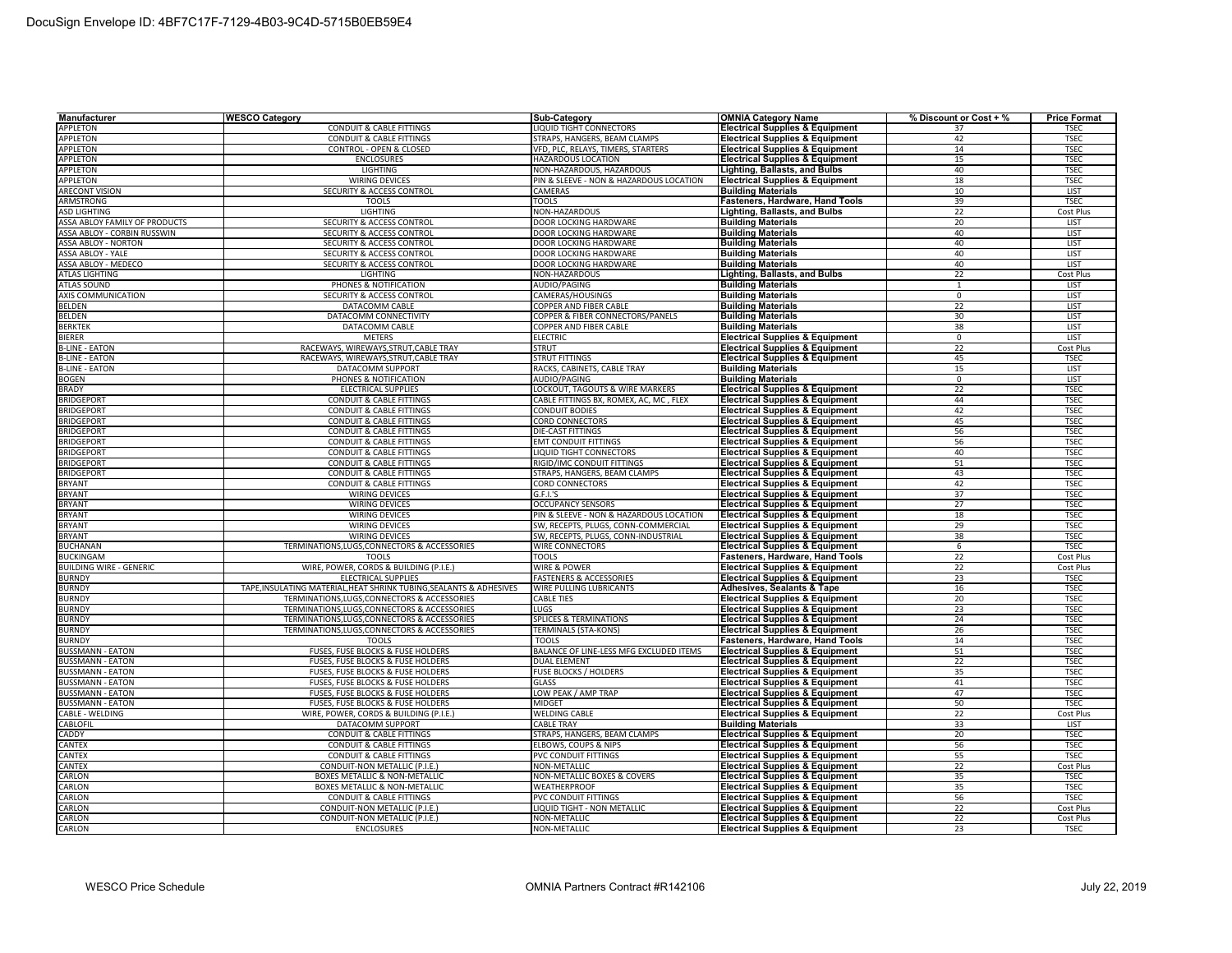| Manufacturer                   | <b>WESCO Category</b>                                               | Sub-Category                            | <b>OMNIA Category Name</b>                 | % Discount or Cost + % | <b>Price Format</b> |
|--------------------------------|---------------------------------------------------------------------|-----------------------------------------|--------------------------------------------|------------------------|---------------------|
| CARLON                         | RACEWAYS, WIREWAYS.STRUT.CABLE TRAY                                 | <b>SURFACE RACEWAY</b>                  | <b>Electrical Supplies &amp; Equipment</b> | 23                     | <b>TSEC</b>         |
| CARLON                         | RACEWAYS, WIREWAYS, STRUT, CABLE TRAY                               | <b>WIREWAY</b>                          | <b>Electrical Supplies &amp; Equipment</b> | 22                     | <b>TSEC</b>         |
| CARLON                         | RACEWAYS, WIREWAYS, STRUT, CABLE TRAY                               | WIRING DUCT                             | <b>Electrical Supplies &amp; Equipment</b> | 35                     | <b>TSEC</b>         |
| CARLON                         | TAPE, INSULATING MATERIAL, HEAT SHRINK TUBING, SEALANTS & ADHESIVES | AEROSOLS, COATINGS & CEMENT             | <b>Adhesives, Sealants &amp; Tape</b>      | 25                     | <b>TSEC</b>         |
| CARLON                         | <b>TOOLS</b>                                                        | <b>TOOLS</b>                            | Fasteners, Hardware, Hand Tools            | 14                     | <b>TSEC</b>         |
| CARLON DEL                     | <b>CONDUIT &amp; CABLE FITTINGS</b>                                 | CONDUIT BODIES                          | <b>Electrical Supplies &amp; Equipment</b> | 38                     | <b>TSEC</b>         |
| <b>CAROL CABLE</b>             | WIRE, POWER, CORDS & BUILDING (P.I.E.)                              | CORDS & CORD SETS                       | <b>Electrical Supplies &amp; Equipment</b> | 22                     | <b>Cost Plus</b>    |
| CHATSWORTH PRODUCTS INC. (CPI) | DATACOMM SUPPORT                                                    | RACKS, CABINETS, CABLE TRAY             | <b>Building Materials</b>                  | 22                     | LIST                |
| CIRCATEL                       | POWER PROTECTION                                                    | <b>MODULES</b>                          | <b>Building Materials</b>                  | 15                     | LIST                |
| CIRCLE A-W                     | <b>ENCLOSURES</b>                                                   | METALLIC - NEMA 12 & 4 JIC              | <b>Electrical Supplies &amp; Equipment</b> | 21                     | <b>LIST</b>         |
| <b>IRCLE A-W</b>               | <b>ENCLOSURES</b>                                                   | <b>METALLIC - NEMA 2</b>                | <b>Electrical Supplies &amp; Equipment</b> | 21                     | <b>LIST</b>         |
| CIRCLE A-W                     | RACEWAYS, WIREWAYS, STRUT, CABLE TRAY                               | WIREWAY                                 | <b>Electrical Supplies &amp; Equipment</b> | 46                     | <b>LIST</b>         |
| CLEARSITE COMMUNICATIONS       | SECURITY & ACCESS CONTROL                                           | POWER                                   | <b>Building Materials</b>                  | $\mathsf 0$            | LIST                |
| ODE BLUE CORP                  | PHONES & NOTIFICATION                                               | <b>EMERGENCY PHONES</b>                 | <b>Building Materials</b>                  | 5                      | LIST                |
| COMMSCOPE                      | DATACOMM CABLE                                                      | COPPER AND FIBER CABLE                  | <b>Building Materials</b>                  | 30                     | LIST                |
| COMMSCOPE                      | DATACOMM CONNECTIVITY                                               | COPPER & FIBER CONNECTORS/PANELS        | <b>Building Materials</b>                  | 30                     | LIST                |
| COMMSCOPE                      | DATACOMM SUPPORT                                                    | RACKS, CABINETS, WIRE MANAGEMENT        | <b>Building Materials</b>                  | 30                     | LIST                |
| <b>COMMSCOPE</b>               | <b>WIRELESS</b>                                                     | DISTRIBUTED ANTENNA System (DAS)        | <b>Building Materials</b>                  | 25                     | LIST                |
| COMNET COMMUNICATIONS NETWORKS | SECURITY & ACCESS CONTROL                                           | ETHERNET CONNECTION                     | <b>Building Materials</b>                  | 10                     | <b>LIST</b>         |
|                                |                                                                     |                                         |                                            |                        | <b>TSEC</b>         |
| CONDUX                         | <b>TOOLS</b>                                                        | <b>TOOLS</b>                            | <b>Fasteners, Hardware, Hand Tools</b>     | $\mathbf 0$            |                     |
| <b>COOPER LIGHTING</b>         | <b>LAMPS</b>                                                        | LED                                     | Lighting, Ballasts, and Bulbs              | 22                     | <b>Cost Plus</b>    |
| <b>COOPER LIGHTING - EATON</b> | <b>BALLASTS</b>                                                     | FLUORESCENT, ELECTRONIC, HID            | <b>Lighting, Ballasts, and Bulbs</b>       | 22                     | Cost Plus           |
| <b>COOPER LIGHTING - EATON</b> | <b>LIGHTING</b>                                                     | NON-HAZARDOUS, EMERGENCY, LED           | Lighting, Ballasts, and Bulbs              | 22                     | <b>Cost Plus</b>    |
| <b>CORNING</b>                 | DATACOMM CABLE                                                      | <b>FIBER CABLE</b>                      | <b>Building Materials</b>                  | 15                     | <b>LIST</b>         |
| <b>CORNING</b>                 | DATACOMM CONNECTIVITY                                               | FIBER CONNECTORS/PANELS                 | <b>Building Materials</b>                  | 15                     | <b>LIST</b>         |
| <b>CORNING</b>                 | <b>TOOLS &amp; TEST EQUIPMENT</b>                                   | <b>FIBER TOOLS</b>                      | <b>Building Materials</b>                  | 15                     | <b>LIST</b>         |
| CRC                            | INDUSTRIAL MAINTENANCE                                              | MAINTENANCE PRODUCTS                    | <b>General Maintenance Supplies</b>        | $\overline{7}$         | <b>TSEC</b>         |
| <b>CREE</b>                    | <b>LIGHTING</b>                                                     | LED                                     | Lighting, Ballasts, and Bulbs              | 20                     | <b>TSEC</b>         |
| <b>CROUSE HINDS</b>            | BOXES METALLIC & NON-METALLIC                                       | NON-METALLIC BOXES & COVERS             | Lighting, Ballasts, and Bulbs              | 24                     | Cost Plus           |
| <b>CROUSE HINDS</b>            | BOXES METALLIC & NON-METALLIC                                       | METALLIC OUTLET BOXES & COVERS          | Lighting, Ballasts, and Bulbs              | 33                     | Cost Plus           |
| <b>CROUSE HINDS</b>            | <b>CONDUIT &amp; CABLE FITTINGS</b>                                 | <b>EMT CONDUIT FITTINGS</b>             | <b>Electrical Supplies &amp; Equipment</b> | 33                     | Cost Plus           |
| CROUSE HINDS                   | <b>CONDUIT &amp; CABLE FITTINGS</b>                                 | DIE-CAST FITTINGS                       | <b>Electrical Supplies &amp; Equipment</b> | 34                     | Cost Plus           |
| <b>CROUSE HINDS</b>            | <b>CONDUIT &amp; CABLE FITTINGS</b>                                 | LIQUID TIGHT CONNECTORS                 | <b>Electrical Supplies &amp; Equipment</b> | 34                     | Cost Plus           |
| <b>CROUSE HINDS</b>            | <b>CONDUIT &amp; CABLE FITTINGS</b>                                 | STRAPS, HANGERS, BEAM CLAMPS            | <b>Electrical Supplies &amp; Equipment</b> | 34                     | Cost Plus           |
| <b>CROUSE HINDS</b>            | <b>CONDUIT &amp; CABLE FITTINGS</b>                                 | <b>HUBS</b>                             | <b>Electrical Supplies &amp; Equipment</b> | 34                     | Cost Plus           |
| <b>CROUSE HINDS</b>            | <b>CONDUIT &amp; CABLE FITTINGS</b>                                 | CABLE FITTINGS BX, ROMEX, AC, MC, FLEX  | <b>Electrical Supplies &amp; Equipment</b> | 34                     | Cost Plus           |
| <b>CROUSE HINDS</b>            | <b>ELECTRICAL SUPPLIES</b>                                          | SIGNALLING DEVICES. TIMERS              | Lighting, Ballasts, and Bulbs              | 34                     | Cost Plus           |
| <b>CROUSE HINDS</b>            | <b>ENCLOSURES</b>                                                   | METALLIC - NEMA 12 & 4 JIC              | Lighting, Ballasts, and Bulbs              | 40                     | Cost Plus           |
| <b>CROUSE HINDS</b>            | <b>ENCLOSURES</b>                                                   | <b>FIBERGLASS</b>                       | <b>Lighting, Ballasts, and Bulbs</b>       | 40                     | Cost Plus           |
| CROUSE HINDS                   | <b>TRANSFORMERS</b>                                                 | <b>DRY TYPE</b>                         | <b>Electrical Supplies &amp; Equipment</b> | 40                     | <b>Cost Plus</b>    |
| <b>CROUSE HINDS</b>            | <b>WIRING DEVICES</b>                                               | SW, RECEPTS, PLUGS, CONN-INDUSTRIAL     | Lighting, Ballasts, and Bulbs              | 40                     | <b>Cost Plus</b>    |
| <b>CROUSE HINDS - EATON</b>    | <b>BALLASTS</b>                                                     | FLUORESCENT, ELECTRONIC, HID            | Lighting, Ballasts, and Bulbs              | 25                     | Cost Plus           |
| <b>CROUSE HINDS - EATON</b>    | BOXES METALLIC & NON-METALLIC                                       | <b>FS/FD BOXES</b>                      | <b>Electrical Supplies &amp; Equipment</b> | 34                     | Cost Plus           |
| <b>CROUSE HINDS - EATON</b>    | BOXES METALLIC & NON-METALLIC                                       | HAZARDOUS LOCATION BOXES                | <b>Electrical Supplies &amp; Equipment</b> | 34                     | <b>Cost Plus</b>    |
| <b>CROUSE HINDS - EATON</b>    | BOXES METALLIC & NON-METALLIC                                       | <b>JUNCTION BOX</b>                     | <b>Electrical Supplies &amp; Equipment</b> | 34                     | Cost Plus           |
| CROUSE HINDS - EATON           | <b>CIRCUIT BREAKERS</b>                                             | LOW, MED, HI-VOLTAGE, THERMAL, MAGNETIC | <b>Electrical Supplies &amp; Equipment</b> | 34                     | Cost Plus           |
| CROUSE HINDS - EATON           | <b>CONDUIT &amp; CABLE FITTINGS</b>                                 | CONDUIT BODIES                          | <b>Electrical Supplies &amp; Equipment</b> | 34                     | Cost Plus           |
| <b>CROUSE HINDS - EATON</b>    | <b>CONDUIT &amp; CABLE FITTINGS</b>                                 | <b>CORD CONNECTORS</b>                  | <b>Electrical Supplies &amp; Equipment</b> | 34                     | Cost Plus           |
| <b>CROUSE HINDS - EATON</b>    | <b>CONDUIT &amp; CABLE FITTINGS</b>                                 | <b>EXPLOSION PROOF FITTINGS</b>         | <b>Electrical Supplies &amp; Equipment</b> | 34                     | Cost Plus           |
| <b>CROUSE HINDS - EATON</b>    | <b>CONDUIT &amp; CABLE FITTINGS</b>                                 | RIGID/IMC CONDUIT FITTINGS              | <b>Electrical Supplies &amp; Equipment</b> | 35                     | <b>Cost Plus</b>    |
| <b>CROUSE HINDS - EATON</b>    | <b>CONTROL - OPEN &amp; CLOSED</b>                                  | VFD, PLC, RELAYS, TIMERS, STARTERS      | <b>Electrical Supplies &amp; Equipment</b> | 35                     | Cost Plus           |
| <b>CROUSE HINDS - EATON</b>    | <b>ENCLOSURES</b>                                                   | HAZARDOUS LOCATION                      | <b>Electrical Supplies &amp; Equipment</b> | 40                     | <b>Cost Plus</b>    |
| <b>CROUSE HINDS - EATON</b>    | <b>LIGHTING</b>                                                     | NON-HAZARDOUS, HAZARDOUS, EMERGENCY     | Lighting, Ballasts, and Bulbs              | 40                     | Cost Plus           |
| <b>CROUSE HINDS - EATON</b>    | <b>SAFETY SWITCHES</b>                                              | GENERAL DUTY & HEAVY DUTY               | <b>Electrical Supplies &amp; Equipment</b> | 40                     | <b>Cost Plus</b>    |
| <b>CROUSE HINDS - EATON</b>    | <b>WIRING DEVICES</b>                                               | PIN & SLEEVE - NON & HAZARDOUS LOCATION | <b>Electrical Supplies &amp; Equipment</b> | 40                     | <b>Cost Plus</b>    |
| <b>CROUSE HINDS - KRYDON</b>   | <b>ENCLOSURES</b>                                                   | NON-METALLIC                            | <b>Electrical Supplies &amp; Equipment</b> | 40                     | <b>Cost Plus</b>    |
| <b>CUTLER HAMMER</b>           | PROGRAMMABLE CONTROLLERS                                            | PROGRAMMABLE                            | <b>Electrical Supplies &amp; Equipment</b> | 5                      | <b>TSEC</b>         |
| <b>CUTLER HAMMER</b>           | PROGRAMMABLE CONTROLLERS                                            | PROGRAMMABLE                            | <b>Power Tools &amp; Accessories</b>       | 5                      | <b>TSEC</b>         |
| <b>CUTLER HAMMER - EATON</b>   | CONTROL - OPEN & CLOSED                                             | VFD, PLC, RELAYS, TIMERS, STARTERS      | <b>Electrical Supplies &amp; Equipment</b> | 11                     | <b>TSEC</b>         |
| <b>CUTLER HAMMER - EATON</b>   | <b>FACTORY PRODUCTS</b>                                             | <b>SENSORS &amp; SWITCHES</b>           | <b>Electrical Supplies &amp; Equipment</b> | 13                     | <b>TSEC</b>         |
| <b>CUTLER HAMMER - EATON</b>   | SAFETY SWITCHES                                                     | DOUBLE THROW & SPECIALTY                | <b>Electrical Supplies &amp; Equipment</b> | 17                     | <b>TSEC</b>         |
| <b>CUTLER HAMMER - EATON</b>   | <b>SAFETY SWITCHES</b>                                              | GENERAL DUTY & HEAVY DUTY               | <b>Electrical Supplies &amp; Equipment</b> | 15                     | <b>TSEC</b>         |
| <b>CUTLER HAMMER (W)</b>       | <b>CIRCUIT BREAKERS</b>                                             | LOW, MED, HI-VOLTAGE, THERMAL, MAGNETIC | <b>Electrical Supplies &amp; Equipment</b> | 11                     | <b>TSEC</b>         |
| <b>CUTLER HAMMER (W)</b>       | FUSES, FUSE BLOCKS & FUSE HOLDERS                                   | BALANCE OF LINE-LESS MFG EXCLUDED ITEMS | <b>Electrical Supplies &amp; Equipment</b> | 45                     | <b>TSEC</b>         |
| <b>CUTLER HAMMER (W)</b>       | TRANSFORMERS                                                        | CONTROL TYPE                            | <b>Electrical Supplies &amp; Equipment</b> | 30                     | <b>TSEC</b>         |
| CUTLER HAMMER (W)              | TRANSFORMERS                                                        | <b>DRY TYPE</b>                         | <b>Electrical Supplies &amp; Equipment</b> | 30                     | <b>TSEC</b>         |
| <b>DA-LITE SCREEN</b>          | PHONES & NOTIFICATION                                               | <b>VIDEO DISCPLAY</b>                   | <b>Building Materials</b>                  | 10                     | <b>LIST</b>         |
| <b>DELOS</b>                   | SAFETY AND PROTECTION                                               | <b>AIR PURIFICATION</b>                 | <b>General Maintenance Supplies</b>        | 8                      | LIST                |
|                                |                                                                     |                                         |                                            |                        |                     |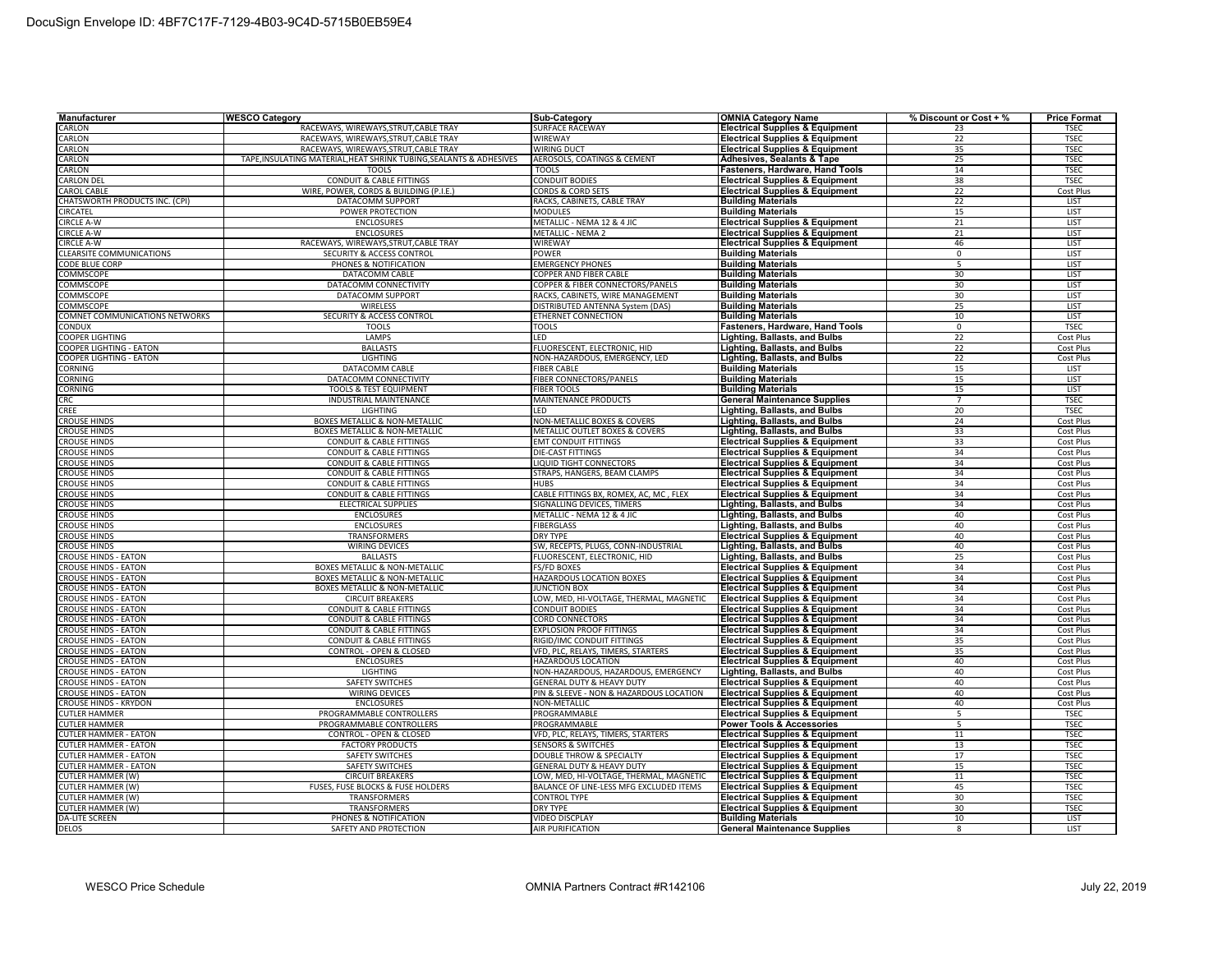| Manufacturer                             | <b>WESCO Category</b>                 | <b>Sub-Category</b>                     | <b>OMNIA Category Name</b>                 | % Discount or Cost + % | <b>Price Format</b> |
|------------------------------------------|---------------------------------------|-----------------------------------------|--------------------------------------------|------------------------|---------------------|
| <b>DIALIGHT</b>                          | LIGHTING                              | NON-HAZARDOUS                           | <b>Lighting, Ballasts, and Bulbs</b>       |                        | LIST                |
| DIGITAL ACOUSTICS                        | SECURITY & ACCESS CONTROL             | IP products                             | <b>Building Materials</b>                  | 10                     | LIST                |
| <b>DITEK</b>                             | <b>SECURITY &amp; ACCESS CONTROL</b>  | <b>SURGE PROTECTION</b>                 | <b>Building Materials</b>                  | 15                     | LIST                |
| D-LINK                                   | SECURITY & ACCESS CONTROL             | ETHERNET CONNECTION                     | <b>Building Materials</b>                  | 25                     | LIST                |
| DORMAKABA FAMILY OF PRODUCTS             | <b>SECURITY &amp; ACCESS CONTROL</b>  | DOOR LOCKING HARDWARE                   | <b>Building Materials</b>                  | 20                     | LIST                |
| DORMA KABA - BEST ACCESS                 | <b>SECURITY &amp; ACCESS CONTROL</b>  | DOOR LOCKING HARDWARE                   | <b>Building Materials</b>                  | 43                     | <b>LIST</b>         |
| DORMA KABA - ILCO                        | SECURITY & ACCESS CONTROL             | DOOR LOCKING HARDWARE                   | <b>Building Materials</b>                  | 20                     | LIST                |
| DORMA KABA - SIMPLEX                     | SECURITY & ACCESS CONTROL             | DOOR LOCKING HARDWARE                   | <b>Building Materials</b>                  | 35                     | LIST                |
| <b>DOTTIE</b>                            | ELECTRICAL SUPPLIES                   | <b>FASTENERS &amp; ACCESSORIES</b>      | <b>Electrical Supplies &amp; Equipment</b> | 35                     | <b>TSEC</b>         |
| <b>DOTWORKS</b>                          | SECURITY & ACCESS CONTROL             | CAMERAS/HOUSINGS                        | <b>Building Materials</b>                  | 8                      | <b>LIST</b>         |
| <b>DUAL-LITE</b>                         | <b>LIGHTING</b>                       | <b>EMERGENCY</b>                        | <b>Lighting, Ballasts, and Bulbs</b>       | 22                     | <b>Cost Plus</b>    |
| <b>DURACELL USA</b>                      | <b>INDUSTRIAL MAINTENANCE</b>         | <b>BATTERIES</b>                        | <b>General Maintenance Supplies</b>        | 25                     | <b>Cost Plus</b>    |
| <b>DURALINE</b>                          | <b>CONDUIT &amp; CABLE FITTINGS</b>   | <b>FIBER PATHWAY</b>                    | <b>Electrical Supplies &amp; Equipment</b> | 10                     | <b>LIST</b>         |
| DURALINE/AFI                             | DATACOMM CABLE                        | <b>FIBER CABLE</b>                      | <b>Building Materials</b>                  | 10                     | LIST                |
| DURALINE/AFI                             | DATACOMM CONNECTIVITY                 | FIBER CONNECTORS/PANELS                 | <b>Building Materials</b>                  | 10                     | LIST                |
| <b>DURALINE/AFL</b>                      | TOOLS & TEST EQUIPMENT                | <b>FIBER TOOLS</b>                      | <b>Building Materials</b>                  | 10                     | LIST                |
| <b>DURHAM</b>                            | ELECTRICAL SUPPLIES                   | <b>UTILITY</b>                          | <b>Electrical Supplies &amp; Equipment</b> | 22                     | Cost Plus           |
| EATON ELECTRICAL PRODUCTS                | <b>ELECTRICAL SUPPLIES</b>            | <b>BALANCE OF LINE</b>                  | <b>Electrical Supplies &amp; Equipment</b> | 10                     | <b>TSEC</b>         |
| <b>EATON POWERWARE</b>                   | POWER PROTECTION                      | UPS/PDU'S                               | <b>Building Materials</b>                  | 20                     | LIST                |
| EDWARDS                                  | <b>ELECTRICAL SUPPLIES</b>            | SIGNALLING DEVICES, TIMERS              | <b>Electrical Supplies &amp; Equipment</b> | 9                      | <b>TSEC</b>         |
| EGS                                      | <b>CONDUIT &amp; CABLE FITTINGS</b>   | CABLE FITTINGS BX, ROMEX, AC, MC, FLEX  | <b>Electrical Supplies &amp; Equipment</b> | 39                     | <b>TSEC</b>         |
| EGS                                      | <b>CONDUIT &amp; CABLE FITTINGS</b>   | <b>CONDUIT BODIES</b>                   | <b>Electrical Supplies &amp; Equipment</b> | 41                     | <b>TSEC</b>         |
| EGS                                      | <b>CONDUIT &amp; CABLE FITTINGS</b>   | <b>CORD CONNECTORS</b>                  | <b>Electrical Supplies &amp; Equipment</b> | 44                     | <b>TSEC</b>         |
| EGS                                      | <b>CONDUIT &amp; CABLE FITTINGS</b>   | <b>EMT CONDUIT FITTINGS</b>             | <b>Electrical Supplies &amp; Equipment</b> | 56                     | <b>TSEC</b>         |
| EGS                                      | <b>CONDUIT &amp; CABLE FITTINGS</b>   | <b>LIQUID TIGHT CONNECTORS</b>          | <b>Electrical Supplies &amp; Equipment</b> | 40                     | <b>TSEC</b>         |
| EGS                                      | <b>CONDUIT &amp; CABLE FITTINGS</b>   | RIGID/IMC CONDUIT FITTINGS              | <b>Electrical Supplies &amp; Equipment</b> | 41                     | <b>TSEC</b>         |
| EGS                                      | <b>CONDUIT &amp; CABLE FITTINGS</b>   | STRAPS, HANGERS, BEAM CLAMPS            | <b>Electrical Supplies &amp; Equipment</b> | 41                     | <b>TSEC</b>         |
| <b>EIKO</b>                              | LAMPS                                 | <b>MINIATURE LAMPS</b>                  | Lighting, Ballasts, and Bulbs              | 54                     | <b>TSEC</b>         |
| <b>ELASTIMOLD</b>                        | <b>DISTRIBUTION EQUIPMENT</b>         | RUBBER PRODUCTS - ELBOWS, TERMINATIONS  | <b>Electrical Supplies &amp; Equipment</b> | 22                     | Cost Plus           |
| <b>ELECTRIFLEX</b>                       | CONDUIT-METAL (P.I.E.)                | LIQUID TIGHT - METALLIC                 | <b>Electrical Supplies &amp; Equipment</b> | 22                     | <b>Cost Plus</b>    |
| <b>ELECTRIFLEX</b>                       | CONDUIT-NON METALLIC (P.I.E.)         | LIQUID TIGHT - NON METALLIC             | <b>Electrical Supplies &amp; Equipment</b> | 22                     | Cost Plus           |
| <b>ELECTRI-GLASS</b>                     | <b>ENCLOSURES</b>                     | <b>UTILITY</b>                          | <b>Electrical Supplies &amp; Equipment</b> | 22                     | <b>Cost Plus</b>    |
| <b>ELECTROMATE</b>                       | <b>ENCLOSURES</b>                     | METALLIC - NEMA 12 & 4 JIC              | <b>Electrical Supplies &amp; Equipment</b> | 46                     | LIST                |
| <b>ELECTROMATE</b>                       | <b>ENCLOSURES</b>                     | METALLIC - NEMA 3                       | <b>Electrical Supplies &amp; Equipment</b> | 46                     | <b>LIST</b>         |
| <b>ELECTROMATE</b>                       | <b>ENCLOSURES</b>                     | NON-METALLIC                            | <b>Electrical Supplies &amp; Equipment</b> | 47                     | <b>LIST</b>         |
| <b>ELECTROMATE</b>                       | RACEWAYS, WIREWAYS, STRUT, CABLE TRAY | <b>WIREWAY</b>                          | <b>Electrical Supplies &amp; Equipment</b> | 46                     | LIST                |
| <b>ELECTROMODE</b>                       | FANS, HEATERS, VENTING EQUIP.         | FANS, HEATERS, VENTING EQUIP.           | <b>General Maintenance Supplies</b>        | 29                     | <b>TSEC</b>         |
| <b>ELSTER</b>                            | <b>METERS</b>                         | <b>ELECTRIC</b>                         | <b>Electrical Supplies &amp; Equipment</b> | 22                     | <b>Cost Plus</b>    |
| <b>EMERSON-LIEBERT</b>                   | <b>POWER PROTECTION</b>               | UPS/PDU'S                               | <b>Building Materials</b>                  | 5                      | <b>LIST</b>         |
| EMT                                      | <b>CONDUIT &amp; CABLE FITTINGS</b>   | ELBOWS, COUPS & NIPS                    | <b>Electrical Supplies &amp; Equipment</b> | 45                     | <b>TSEC</b>         |
| <b>EMT</b>                               | CONDUIT-METAL (P.I.E.)                | CONDUIT - METAL                         | <b>Electrical Supplies &amp; Equipment</b> | 22                     | <b>Cost Plus</b>    |
| <b>ENDOT</b>                             | DATACOMM SUPPORT                      | <b>CONDUIT</b>                          | <b>Building Materials</b>                  | 10                     | LIST                |
| <b>ENGENIUS TECHNOLOGIES</b>             | <b>SECURITY &amp; ACCESS CONTROL</b>  | WIRELESS/RADIO                          | <b>Building Materials</b>                  | 25                     | LIST                |
| <b>ERICO CADDY</b>                       | DATACOMM SUPPORT                      | <b>CABLE TRAY</b>                       | <b>Building Materials</b>                  | 60                     | LIST                |
| <b>ERICSON</b>                           | <b>WIRING DEVICES</b>                 | SW, RECEPTS, PLUGS, CONN-INDUSTRIAL     | <b>Electrical Supplies &amp; Equipment</b> | 25                     | <b>TSEC</b>         |
| ETC                                      | <b>LIGHTING</b>                       | <b>FIXTURES</b>                         | <b>Lighting, Ballasts, and Bulbs</b>       | 22                     | <b>Cost Plus</b>    |
| ETHERWAN SYSTEMS                         | SECURITY & ACCESS CONTROL             | ETHERNET CONNECTION                     | <b>Building Materials</b>                  | 10                     | LIST                |
| EVEREADY                                 | <b>INDUSTRIAL MAINTENANCE</b>         | <b>BATTERIES</b>                        | <b>General Maintenance Supplies</b>        | 25                     | <b>Cost Plus</b>    |
| <b>FEDERAL SIGNAL</b>                    | ELECTRICAL SUPPLIES                   | SIGNALLING DEVICES, TIMERS              | <b>Electrical Supplies &amp; Equipment</b> | 20                     | <b>TSEC</b>         |
| <b>IBERTRON</b>                          | DATACOMM CONNECTIVITY                 | FIBER CONNECTORS/PANELS                 | <b>Building Materials</b>                  | 37                     | <b>LIST</b>         |
| FLEX - ALUMINUM                          | CONDUIT-METAL (P.I.E.)                | CONDUIT - METAL                         | <b>Electrical Supplies &amp; Equipment</b> | 22                     | <b>Cost Plus</b>    |
| FLEX - STEEL                             | CONDUIT-METAL (P.I.E.)                | <b>CONDUIT - METAL</b>                  | <b>Electrical Supplies &amp; Equipment</b> | 22                     | <b>Cost Plus</b>    |
| <b>FLUKE</b>                             | TOOLS & TEST EQUIPMENT                | <b>TESTING EQUIPMENT</b>                | <b>Building Materials</b>                  | 5                      | <b>LIST</b>         |
| FLUKE                                    | TOOLS & TEST EQUIPMENT                | <b>TOOLS AND KITS</b>                   | <b>Electrical Supplies &amp; Equipment</b> | 5                      | <b>LIST</b>         |
| G&W                                      | <b>SAFETY SWITCHES</b>                | DOUBLE THROW & SPECIALTY                | <b>Electrical Supplies &amp; Equipment</b> | 22                     | <b>Cost Plus</b>    |
| <b>GAI-TRONICS</b>                       | PHONES & NOTIFICATION                 | <b>EMERGENCY PHONES</b>                 | <b>Building Materials</b>                  | 5                      | <b>LIST</b>         |
| <b>GALV STEEL</b>                        | <b>CONDUIT &amp; CABLE FITTINGS</b>   | ELBOWS, COUPS & NIPS                    | <b>Electrical Supplies &amp; Equipment</b> | 43<br>$\overline{7}$   | <b>TSEC</b>         |
| <b>GE DISTRIBUTION</b>                   | <b>CIRCUIT BREAKERS</b>               | LOW, MED, HI-VOLTAGE, THERMAL, MAGNETIC | <b>Electrical Supplies &amp; Equipment</b> | 25                     | <b>TSEC</b>         |
| <b>GE DISTRIBUTION</b>                   | <b>SAFETY SWITCHES</b>                | DOUBLE THROW & SPECIALTY                | <b>Electrical Supplies &amp; Equipment</b> |                        | <b>TSEC</b>         |
| <b>GE DISTRIBUTION</b>                   | <b>SAFETY SWITCHES</b>                | GENERAL DUTY & HEAVY DUTY               | <b>Electrical Supplies &amp; Equipment</b> | 40                     | <b>TSEC</b>         |
| <b>GE LIGHTING</b>                       | <b>BALLASTS</b>                       | <b>ELECTRONIC</b>                       | <b>Lighting, Ballasts, and Bulbs</b>       | 82                     | LIST                |
| <b>GE LIGHTING</b>                       | <b>BALLASTS</b>                       | <b>FLUORESCENT</b>                      | <b>Lighting, Ballasts, and Bulbs</b>       | 69                     | LIST                |
| <b>GE LIGHTING</b>                       | <b>BALLASTS</b>                       | H.I.D.                                  | <b>Lighting, Ballasts, and Bulbs</b>       | 70                     | LIST                |
| <b>GE LIGHTING</b>                       | <b>BALLASTS</b>                       | <b>BALANCE OF LINE</b>                  | <b>Lighting, Ballasts, and Bulbs</b>       | 63                     | LIST                |
| <b>GE LIGHTING</b><br><b>GE LIGHTING</b> | <b>BALLASTS</b><br><b>BALLASTS</b>    | CFL<br><b>MAGNETIC</b>                  | Lighting, Ballasts, and Bulbs              | 69<br>64               | LIST<br>LIST        |
|                                          |                                       |                                         | Lighting, Ballasts, and Bulbs              |                        |                     |
| <b>GE LIGHTING</b>                       | <b>BALLASTS</b><br>LAMPS              | SIGN                                    | <b>Lighting, Ballasts, and Bulbs</b>       | 53<br>88               | LIST<br>LIST        |
| <b>GE LIGHTING</b>                       |                                       | FLUORESCENT, MULTI VAPOR                | Lighting, Ballasts, and Bulbs              |                        |                     |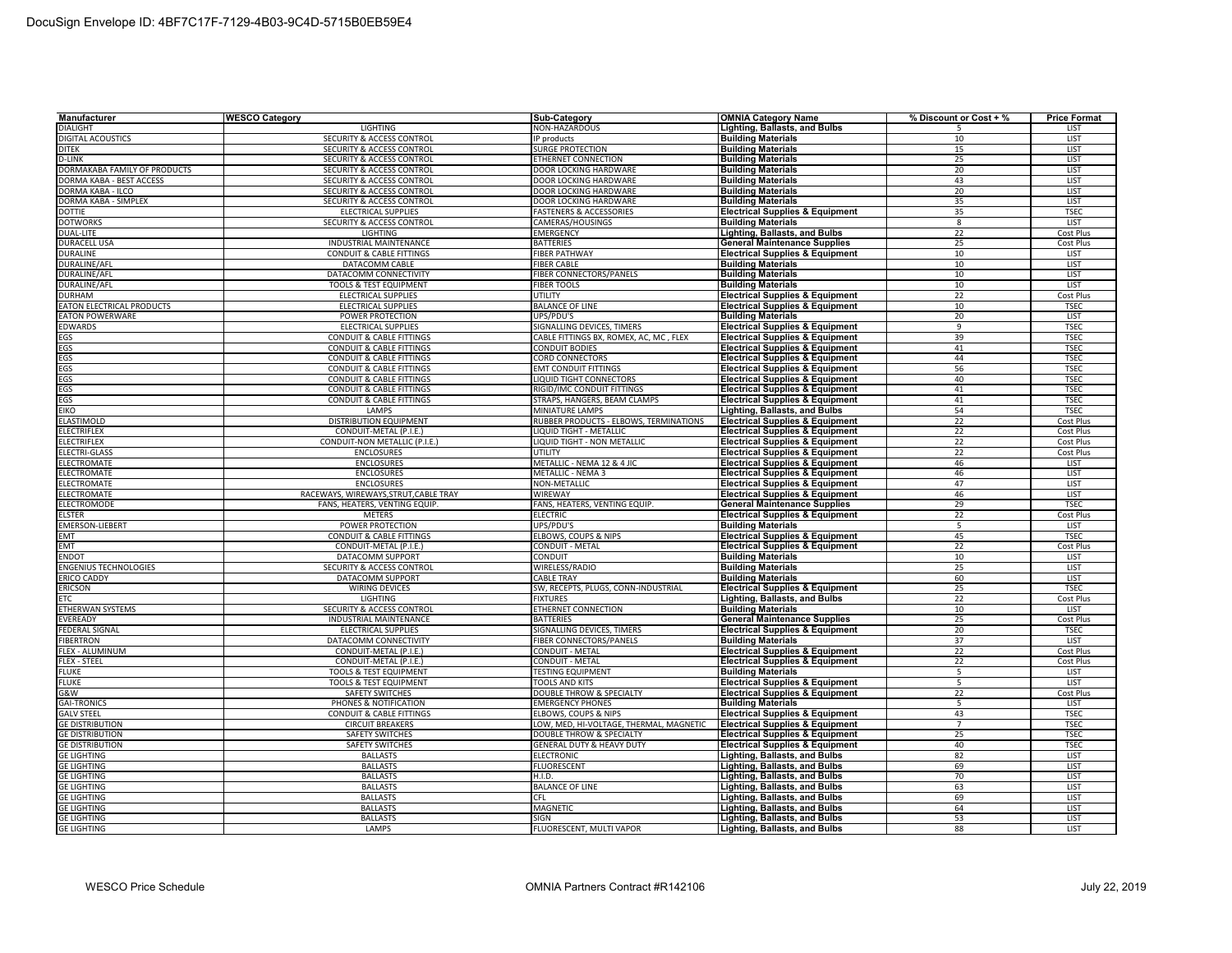| Manufacturer                      | <b>WESCO Category</b>                                               | <b>Sub-Category</b>                       | <b>OMNIA Category Name</b>                                 | % Discount or Cost + % | <b>Price Format</b>      |
|-----------------------------------|---------------------------------------------------------------------|-------------------------------------------|------------------------------------------------------------|------------------------|--------------------------|
| <b>GE LIGHTING</b>                | LAMPS                                                               | LED                                       | Lighting, Ballasts, and Bulbs                              | 82                     | LIST                     |
| <b>GE LIGHTING</b>                | LAMPS                                                               | LUCALUX                                   | Lighting, Ballasts, and Bulbs                              | 87                     | LIST                     |
| <b>GE LIGHTING</b>                | LAMPS                                                               | INCADESCENT, MERCURY VAPOR                | Lighting, Ballasts, and Bulbs                              | 89                     | LIST                     |
| <b>GE LIGHTING</b>                | LAMPS                                                               | <b>HPS</b>                                | Lighting, Ballasts, and Bulbs                              | 87                     | LIST                     |
| <b>GE LIGHTING</b>                | LAMPS                                                               | <b>HALOGEN</b>                            | Lighting, Ballasts, and Bulbs                              | 88                     | LIST                     |
| <b>GE LIGHTING</b>                | <b>LAMPS</b>                                                        | HID                                       | Lighting, Ballasts, and Bulbs                              | 87                     | <b>LIST</b>              |
| <b>GE LIGHTING</b>                | LAMPS                                                               | <b>MERCURY VAPOR</b>                      | Lighting, Ballasts, and Bulbs                              | 87                     | LIST                     |
| <b>GE TRANSFORMERS</b>            | <b>TRANSFORMERS</b>                                                 | <b>CONTROL TYPE</b>                       | <b>Electrical Supplies &amp; Equipment</b>                 | 30                     | <b>TSEC</b>              |
| <b>GE TRANSFORMERS</b>            | <b>TRANSFORMERS</b>                                                 | <b>DRY TYPE</b>                           | <b>Electrical Supplies &amp; Equipment</b>                 | 30                     | <b>TSEC</b>              |
| <b>GENERAL</b>                    | DATACOMM CABLE                                                      | COPPER AND FIBER CABLE                    | <b>Building Materials</b>                                  | 38                     | LIST                     |
| <b>GENERIC</b>                    | CONDUIT-METAL (P.I.E.)                                              | LIQUID TIGHT - METALLIC                   | <b>Electrical Supplies &amp; Equipment</b>                 | 22                     | Cost Plus                |
| <b>GENERIC</b>                    | CONDUIT-NON METALLIC (P.I.E.)                                       | LIQUID TIGHT - NON METALLIC               | <b>Electrical Supplies &amp; Equipment</b>                 | 22                     | <b>Cost Plus</b>         |
| <b>GOULD SHAWMUT</b>              | FUSES, FUSE BLOCKS & FUSE HOLDERS                                   | BALANCE OF LINE-LESS MFG EXCLUDED ITEMS   | <b>Electrical Supplies &amp; Equipment</b>                 | 47                     | <b>TSEC</b>              |
| <b>GOULD SHAWMUT</b>              | FUSES, FUSE BLOCKS & FUSE HOLDERS                                   | <b>DUAL ELEMENT</b>                       | <b>Electrical Supplies &amp; Equipment</b>                 | 32                     | <b>TSEC</b>              |
| <b>GOULD SHAWMUT</b>              | <b>FUSES. FUSE BLOCKS &amp; FUSE HOLDERS</b>                        | <b>FUSE BLOCKS / HOLDERS</b>              | <b>Electrical Supplies &amp; Equipment</b>                 | 35                     | <b>TSEC</b>              |
| <b>GOULD SHAWMUT</b>              | FUSES, FUSE BLOCKS & FUSE HOLDERS                                   | GLASS                                     | <b>Electrical Supplies &amp; Equipment</b>                 | 39                     | <b>TSEC</b>              |
| <b>GOULD SHAWMUT</b>              | FUSES, FUSE BLOCKS & FUSE HOLDERS                                   | LOW PEAK / AMP TRAP                       | <b>Electrical Supplies &amp; Equipment</b>                 | 43                     | <b>TSEC</b>              |
| <b>GOULD SHAWMUT</b>              | FUSES, FUSE BLOCKS & FUSE HOLDERS                                   | MIDGET                                    | <b>Electrical Supplies &amp; Equipment</b>                 | 47                     | <b>TSEC</b>              |
| <b>GREAT LAKES &amp; CABINETS</b> | DATACOMM SUPPORT                                                    | RACKS, CABINETS                           | <b>Building Materials</b>                                  | 20                     | <b>LIST</b>              |
| GREENLEE                          | <b>FACTORY PRODUCTS</b>                                             | <b>FACTORY PRODUCTS</b>                   | <b>Electrical Supplies &amp; Equipment</b>                 | 9                      | <b>TSEC</b>              |
| <b>GREENLEE</b>                   | <b>TOOLS</b>                                                        | <b>TOOLS</b>                              | Fasteners, Hardware, Hand Tools                            | 5                      | <b>TSEC</b>              |
| <b>HASTINGS</b>                   | <b>TOOLS</b>                                                        | <b>TOOLS AND KITS</b>                     | <b>Electrical Supplies &amp; Equipment</b>                 | $\mathbf 0$            | LIST                     |
| <b>HID GLOBAI</b>                 | <b>SECURITY &amp; ACCESS CONTROL</b>                                | <b>BUILDING ACCESS</b>                    | <b>Building Materials</b>                                  | $\mathbf 0$            | LIST                     |
| <b>HITACHI</b>                    | DATACOMM CONNECTIVITY                                               | <b>COPPER CONNECTORS</b>                  | <b>Building Materials</b>                                  | 25                     | LIST                     |
| <b>HITACHI</b>                    | DATACOMM CONNECTIVITY                                               | <b>FIBER CONNECTORS</b>                   | <b>Building Materials</b>                                  | 25                     | <b>LIST</b>              |
| <b>HOFFMAN</b>                    | <b>ENCLOSURES</b>                                                   | <b>FIBERGLASS</b>                         | <b>Electrical Supplies &amp; Equipment</b>                 | 9                      | <b>LIST</b>              |
| <b>IOFFMAN</b>                    | <b>ENCLOSURES</b>                                                   | METALLIC - NEMA 12 & 4 JIC                | <b>Electrical Supplies &amp; Equipment</b>                 | 13                     | <b>LIST</b>              |
| <b>IOFFMAN</b>                    | <b>ENCLOSURES</b>                                                   | METALLIC - NEMA 4                         | <b>Electrical Supplies &amp; Equipment</b>                 | 13                     | <b>LIST</b>              |
| <b>HOFFMAN</b>                    | <b>ENCLOSURES</b>                                                   | NON-METALLIC                              | <b>Electrical Supplies &amp; Equipment</b>                 | 13                     | LIST                     |
| <b>HOFFMAN</b>                    | RACEWAYS, WIREWAYS, STRUT, CABLE TRAY<br><b>LIGHTING</b>            | WIREWAY                                   | <b>Electrical Supplies &amp; Equipment</b>                 | 13<br>22               | LIST                     |
| HOLOPHANE                         | DATACOMM CONNECTIVITY                                               | NON-HAZARDOUS<br>COPPER CONNECTROS/PANELS | Lighting, Ballasts, and Bulbs<br><b>Building Materials</b> | 35                     | Cost Plus<br><b>LIST</b> |
| HUBBELL<br>HUBBELL                | <b>ELECTRICAL SUPPLIES</b>                                          | <b>BALANCE OF LINES</b>                   | <b>Electrical Supplies &amp; Equipment</b>                 | 37                     | Cost Plus                |
| HUBBELL                           | TOOLS & TEST EQUIPMENT                                              | <b>HAND TOOLS</b>                         | <b>Building Materials</b>                                  | 35                     | LIST                     |
| <b>HUBBELL LIGHTING</b>           | <b>BALLASTS</b>                                                     | FLUORESCENT, ELECTRONIC, HID              | Lighting, Ballasts, and Bulbs                              | 22                     | Cost Plus                |
| HUBBELL LIGHTING                  | <b>LIGHTING</b>                                                     | NON-HAZARDOUS, HAZARDOUS, EMERGENCY       | <b>Lighting, Ballasts, and Bulbs</b>                       | 22                     | Cost Plus                |
| <b>IUBBELL WIRING</b>             | <b>CONDUIT &amp; CABLE FITTINGS</b>                                 | <b>CORD CONNECTORS</b>                    | <b>Electrical Supplies &amp; Equipment</b>                 | 12                     | <b>TSEC</b>              |
| <b>HUBBELL WIRING</b>             | WIRING DEVICES                                                      | <b>DIMMERS</b>                            | <b>Electrical Supplies &amp; Equipment</b>                 | 25                     | <b>TSEC</b>              |
| <b>HUBBELL WIRING</b>             | <b>WIRING DEVICES</b>                                               | G.F.I.'S                                  | <b>Electrical Supplies &amp; Equipment</b>                 | 36                     | <b>TSEC</b>              |
| <b>HUBBELL WIRING</b>             | <b>WIRING DEVICES</b>                                               | <b>OCCUPANCY SENSORS</b>                  | <b>Electrical Supplies &amp; Equipment</b>                 | 28                     | <b>TSEC</b>              |
| <b>HUBBELL WIRING</b>             | <b>WIRING DEVICES</b>                                               | PIN & SLEEVE - NON & HAZARDOUS LOCATION   | <b>Electrical Supplies &amp; Equipment</b>                 | 18                     | <b>TSEC</b>              |
| <b>HUBBELL WIRING</b>             | <b>WIRING DEVICES</b>                                               | SW, RECEPTS, PLUGS, CONN-COMMERCIAL       | <b>Electrical Supplies &amp; Equipment</b>                 | 26                     | <b>TSEC</b>              |
| <b>HUBBELL WIRING</b>             | <b>WIRING DEVICES</b>                                               | SW. RECEPTS. PLUGS. CONN-INDUSTRIAL       | <b>Electrical Supplies &amp; Equipment</b>                 | 37                     | <b>TSEC</b>              |
| <b>HUGHES BROS</b>                | <b>DISTRIBUTION EQUIPMENT</b>                                       | CROSSARMS, ASSEMBLIES, ETC                | <b>Electrical Supplies &amp; Equipment</b>                 | 22                     | Cost Plus                |
| <b>IDEAL</b>                      | ELECTRICAL SUPPLIES                                                 | <b>FASTENERS &amp; ACCESSORIES</b>        | <b>Electrical Supplies &amp; Equipment</b>                 | $\overline{21}$        | <b>TSEC</b>              |
| <b>IDEAL</b>                      | <b>ELECTRICAL SUPPLIES</b>                                          | LOCKOUT, TAGOUTS & WIRE MARKERS           | <b>Electrical Supplies &amp; Equipment</b>                 | 21                     | <b>TSEC</b>              |
| <b>IDEAL</b>                      | <b>INDUSTRIAL MAINTENANCE</b>                                       | MAINTENANCE PRODUCTS                      | <b>General Maintenance Supplies</b>                        | 17                     | <b>TSEC</b>              |
| <b>IDEAL</b>                      | TAPE, INSULATING MATERIAL, HEAT SHRINK TUBING, SEALANTS & ADHESIVES | AEROSOLS, COATINGS & CEMENT               | <b>Adhesives, Sealants &amp; Tape</b>                      | 16                     | <b>TSEC</b>              |
| <b>IDEAL</b>                      | TAPE.INSULATING MATERIAL.HEAT SHRINK TUBING.SEALANTS & ADHESIVES    | <b>HEAT SHRINK TUBING</b>                 | Adhesives. Sealants & Tape                                 | 17                     | <b>TSEC</b>              |
| <b>IDEAL</b>                      | TAPE, INSULATING MATERIAL, HEAT SHRINK TUBING, SEALANTS & ADHESIVES | WIRE PULLING LUBRICANTS                   | <b>Adhesives, Sealants &amp; Tape</b>                      | 16                     | <b>TSEC</b>              |
| <b>IDEAL</b>                      | TERMINATIONS, LUGS, CONNECTORS & ACCESSORIES                        | <b>CABLE TIES</b>                         | <b>Electrical Supplies &amp; Equipment</b>                 | 14                     | <b>TSEC</b>              |
| <b>IDEAL</b>                      | TERMINATIONS.LUGS.CONNECTORS & ACCESSORIES                          | LUGS                                      | <b>Electrical Supplies &amp; Equipment</b>                 | 21                     | <b>TSEC</b>              |
| <b>IDEAL</b>                      | TERMINATIONS, LUGS, CONNECTORS & ACCESSORIES                        | TERMINALS (STA-KONS)                      | <b>Electrical Supplies &amp; Equipment</b>                 | 24                     | <b>TSEC</b>              |
| <b>IDEAL</b>                      | TERMINATIONS, LUGS, CONNECTORS & ACCESSORIES                        | WIRE CONNECTORS                           | <b>Electrical Supplies &amp; Equipment</b>                 | 18                     | <b>TSEC</b>              |
| <b>IDEAL</b>                      | <b>TOOLS</b>                                                        | <b>TOOLS</b>                              | Fasteners, Hardware, Hand Tools                            | 15                     | <b>TSEC</b>              |
| <b>IDEAL</b>                      | <b>TOOLS &amp; TEST EQUIPMENT</b>                                   | <b>HAND TOOLS/TESTERS</b>                 | <b>Building Materials</b>                                  | 5                      | <b>LIST</b>              |
| IMC                               | <b>CONDUIT &amp; CABLE FITTINGS</b>                                 | ELBOWS, COUPS & NIPS                      | <b>Electrical Supplies &amp; Equipment</b>                 | 45                     | <b>TSEC</b>              |
| <b>IMC</b>                        | CONDUIT-METAL (P.I.E.)                                              | CONDUIT - METAL                           | <b>Electrical Supplies &amp; Equipment</b>                 | $\overline{22}$        | <b>Cost Plus</b>         |
| INDUSTRIAL LIGHTING PRODUCTS      | <b>LIGHTING</b>                                                     | NON-HAZARDOUS                             | Lighting, Ballasts, and Bulbs                              | 22                     | Cost Plus                |
| <b>INTERMATIC</b>                 | <b>ELECTRICAL SUPPLIES</b>                                          | SIGNALLING DEVICES, TIMERS                | <b>Electrical Supplies &amp; Equipment</b>                 | 11                     | <b>TSEC</b>              |
| <b>ITE</b>                        | <b>CIRCUIT BREAKERS</b>                                             | LOW, MED, HI-VOLTAGE, THERMAL, MAGNETIC   | <b>Electrical Supplies &amp; Equipment</b>                 | 8                      | <b>TSEC</b>              |
| <b>ITE</b>                        | <b>SAFETY SWITCHES</b>                                              | DOUBLE THROW & SPECIALTY                  | <b>Electrical Supplies &amp; Equipment</b>                 | 18                     | <b>TSEC</b>              |
| <b>ITE</b>                        | <b>SAFETY SWITCHES</b>                                              | GENERAL DUTY & HEAVY DUTY                 | <b>Electrical Supplies &amp; Equipment</b>                 | 45                     | <b>TSEC</b>              |
| KIDDE                             | ELECTRICAL SUPPLIES                                                 | <b>ACCESSORIES</b>                        | <b>Electrical Supplies &amp; Equipment</b>                 | 22                     | Cost Plus                |
| <b>KLEIN</b>                      | <b>TOOLS</b>                                                        | <b>TOOLS</b>                              | Fasteners, Hardware, Hand Tools                            | 5                      | <b>TSEC</b>              |
| <b>KORNS</b>                      | <b>CONDUIT &amp; CABLE FITTINGS</b>                                 | <b>STRAPS, HANGERS, BEAM CLAMPS</b>       | <b>Electrical Supplies &amp; Equipment</b>                 | 43                     | <b>TSEC</b>              |
| LENOX                             | <b>TOOLS</b>                                                        | <b>TOOLS</b>                              | Fasteners, Hardware, Hand Tools                            | 33                     | LIST                     |
| <b>LEVITON</b>                    | WIRING DEVICES                                                      | <b>DIMMERS</b>                            | <b>Electrical Supplies &amp; Equipment</b>                 | 28                     | <b>TSEC</b>              |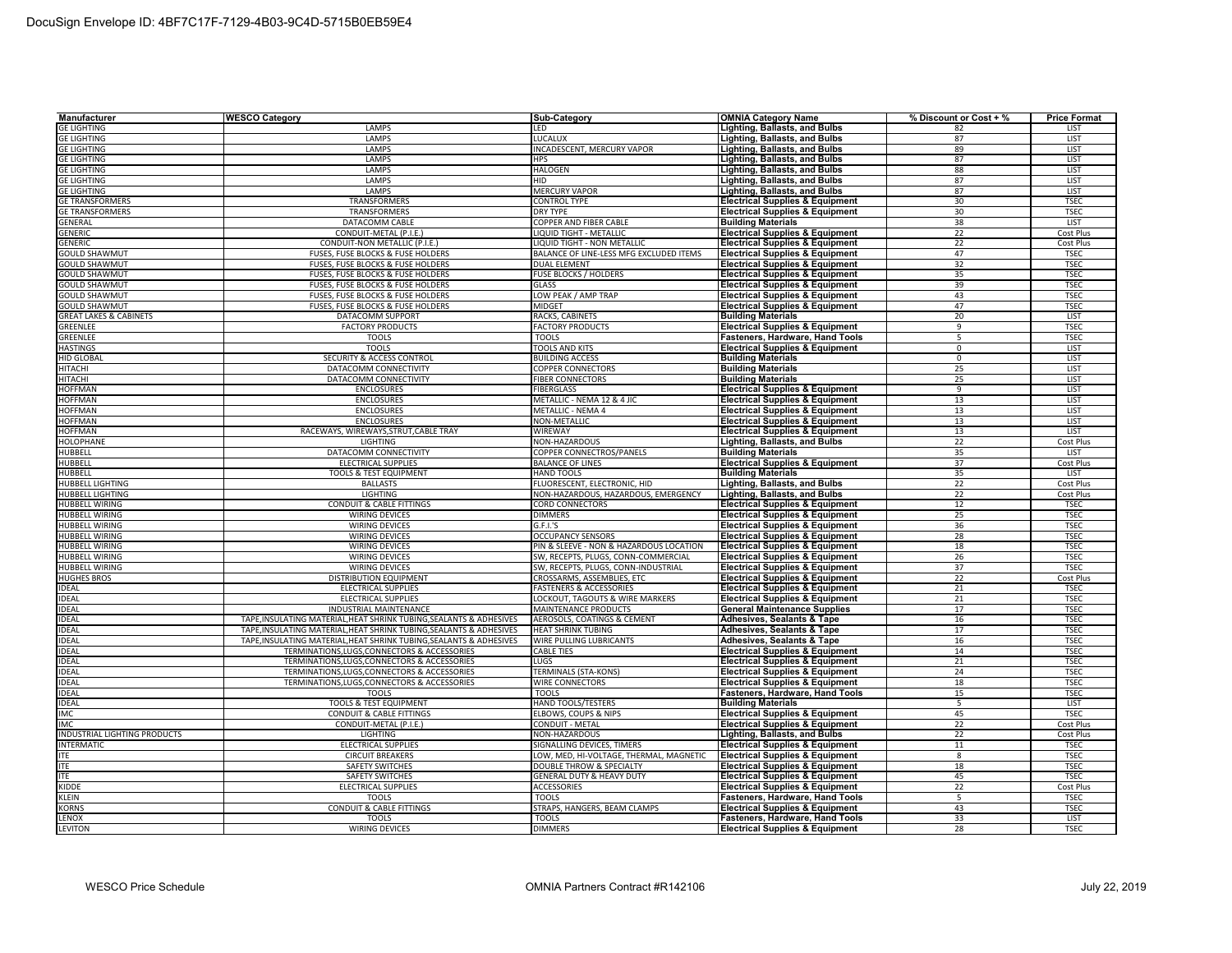| <b>Manufacturer</b>              | <b>WESCO Category</b>                                                      | Sub-Category                                               | <b>OMNIA Category Name</b>                                                               | % Discount or Cost + % | <b>Price Format</b>        |
|----------------------------------|----------------------------------------------------------------------------|------------------------------------------------------------|------------------------------------------------------------------------------------------|------------------------|----------------------------|
| <b>LEVITON</b>                   | <b>WIRING DEVICES</b>                                                      | G.F.I.'S                                                   | <b>Electrical Supplies &amp; Equipment</b>                                               | 41                     | <b>TSEC</b>                |
| <b>EVITON</b>                    | <b>WIRING DEVICES</b>                                                      | <b>OCCUPANCY SENSORS</b>                                   | <b>Electrical Supplies &amp; Equipment</b>                                               | 30                     | <b>TSEC</b>                |
| LEVITON                          | <b>WIRING DEVICES</b>                                                      | PIN & SLEEVE - NON & HAZARDOUS LOCATION                    | <b>Electrical Supplies &amp; Equipment</b>                                               | 20                     | <b>TSEC</b>                |
| LEVITON                          | <b>WIRING DEVICES</b>                                                      | SW, RECEPTS, PLUGS, CONN-COMMERCIAL                        | <b>Electrical Supplies &amp; Equipment</b>                                               | 38                     | <b>TSEC</b>                |
| LEVITON                          | WIRING DEVICES                                                             | SW, RECEPTS, PLUGS, CONN-INDUSTRIAL                        | <b>Electrical Supplies &amp; Equipment</b>                                               | 45                     | <b>TSEC</b>                |
| LEVITON                          | DATACOMM CONNECTIVITY                                                      | COPPER & FIBER CONNECTORS/PANELS                           | <b>Building Materials</b>                                                                | 25                     | <b>LIST</b>                |
| LEVITON                          | <b>ELECTRICAL SUPPLIES</b>                                                 | EV CHARGING EQUIPMENT                                      | <b>Electrical Supplies &amp; Equipment</b>                                               | 22                     | <b>Cost Plus</b>           |
| <b>EVITON</b>                    | WIRELESS                                                                   | DISTRIBUTED ANTENNA System (DAS)                           | <b>Building Materials</b>                                                                | 25                     | <b>LIST</b>                |
| <b>IFESAFETY POWER</b>           | SECURITY & ACCESS CONTROL                                                  | POWER SUPPLIES                                             | <b>Building Materials</b>                                                                | 15                     | LIST                       |
| <b>ITHONIA</b>                   | <b>LIGHTING</b>                                                            | NON-HAZARDOUS, EMERGENCY                                   | Lighting, Ballasts, and Bulbs                                                            | 22                     | <b>Cost Plus</b>           |
| LOUISVILLE LADDERS               | <b>INDUSTRIAL MAINTENANCE</b>                                              | MAINTENANCE PRODUCTS                                       | <b>General Maintenance Supplies</b>                                                      | 16                     | <b>TSEC</b>                |
| LOUROE ELECTRONICS               | PHONES & NOTIFICATION                                                      | <b>AUDIO</b>                                               | <b>Building Materials</b>                                                                | -5                     | <b>LIST</b>                |
| LOUVERS LED                      | LIGHTING                                                                   | LIGHTING ACCESSORIES                                       | Lighting, Ballasts, and Bulbs                                                            | 30                     | LIST                       |
| LOWELL                           | PHONES & NOTIFICATION                                                      | AUDIO                                                      | <b>Building Materials</b>                                                                | 10                     | LIST                       |
| <b>LUTRON</b>                    | WIRING DEVICES                                                             | <b>DIMMERS</b>                                             | <b>Electrical Supplies &amp; Equipment</b>                                               | 22                     | <b>TSEC</b>                |
| LUX DYNAMICS                     | <b>LIGHTING</b>                                                            | NON-HAZARDOUS, HAZARDOUS                                   | <b>Lighting, Ballasts, and Bulbs</b>                                                     | 22                     | <b>Cost Plus</b>           |
| <b>MACLEAN POWER SYSTEMS</b>     | POLE LINE HARDWARE                                                         | OVERHEAD                                                   | <b>Electrical Supplies &amp; Equipment</b>                                               | 22                     | Cost Plus                  |
| MANUFACTURER PRODUCT SERVICES    | PRODUCT RELATED SERVICES                                                   | ALL                                                        | All                                                                                      | TBD                    | <b>MARGIN % FMV</b>        |
| <b>MASTER LOCK</b>               | <b>SECURITY &amp; ACCESS CONTROL</b>                                       | DOOR LOCKING HARDWARE                                      | <b>Building Materials</b>                                                                | 35                     | LIST                       |
| MAXCELL                          | DATACOMM SUPPORT                                                           | CONDUIT                                                    | <b>Building Materials</b>                                                                | 9                      | <b>LIST</b>                |
| <b>MC GILL</b>                   | <b>LIGHTING</b>                                                            | <b>TEMPORARY</b>                                           | Lighting, Ballasts, and Bulbs                                                            | 19                     | <b>TSEC</b>                |
| MC GILL                          | <b>WIRING DEVICES</b>                                                      | <b>MINIATURE SWITCHES</b>                                  | <b>Electrical Supplies &amp; Equipment</b>                                               | 17                     | <b>TSEC</b>                |
| <b>METALLICS</b>                 | <b>ELECTRICAL SUPPLIES</b>                                                 | <b>FASTENERS &amp; ACCESSORIES</b>                         | <b>Electrical Supplies &amp; Equipment</b>                                               | 16                     | <b>TSEC</b>                |
| <b>MICRO SWITCH</b>              | <b>WIRING DEVICES</b>                                                      | <b>MINIATURE SWITCHES</b>                                  | <b>Electrical Supplies &amp; Equipment</b>                                               | 15                     | <b>TSEC</b>                |
| <b>MIDDLE ATLANTIC</b>           | SECURITY & ACCESS CONTROL                                                  | WORKSTATIONS/CABINETS/RACKS                                | <b>Building Materials</b>                                                                | 10                     | <b>LIST</b>                |
| <b>MIDWEST</b><br><b>MIDWEST</b> | <b>CONDUIT &amp; CABLE FITTINGS</b><br><b>CONDUIT &amp; CABLE FITTINGS</b> | CABLE FITTINGS BX, ROMEX, AC, MC, FLEX<br>CONDUIT BODIES   | <b>Electrical Supplies &amp; Equipment</b>                                               | 35                     | <b>TSEC</b>                |
| <b>MIDWEST</b>                   | <b>CONDUIT &amp; CABLE FITTINGS</b>                                        | <b>DIE-CAST FITTINGS</b>                                   | <b>Electrical Supplies &amp; Equipment</b><br><b>Electrical Supplies &amp; Equipment</b> | 42                     | <b>TSEC</b><br><b>TSEC</b> |
|                                  |                                                                            |                                                            |                                                                                          | 56                     | <b>TSEC</b>                |
| <b>MIDWEST</b>                   | <b>CONDUIT &amp; CABLE FITTINGS</b><br><b>CONDUIT &amp; CABLE FITTINGS</b> | <b>EMT CONDUIT FITTINGS</b><br><b>HUBS</b>                 | <b>Electrical Supplies &amp; Equipment</b>                                               | 56                     |                            |
| <b>MIDWEST</b><br><b>MIDWEST</b> | <b>CONDUIT &amp; CABLE FITTINGS</b>                                        | LIQUID TIGHT CONNECTORS                                    | <b>Electrical Supplies &amp; Equipment</b><br><b>Electrical Supplies &amp; Equipment</b> | 18<br>37               | <b>TSEC</b><br><b>TSEC</b> |
|                                  | <b>CONDUIT &amp; CABLE FITTINGS</b>                                        |                                                            |                                                                                          | 37                     | <b>TSEC</b>                |
| <b>MIDWEST</b><br><b>MIDWEST</b> | <b>CONDUIT &amp; CABLE FITTINGS</b>                                        | RIGID/IMC CONDUIT FITTINGS<br>STRAPS, HANGERS, BEAM CLAMPS | <b>Electrical Supplies &amp; Equipment</b><br><b>Electrical Supplies &amp; Equipment</b> | 42                     | <b>TSEC</b>                |
| MILBANK                          | <b>DISTRIBUTION EQUIPMENT</b>                                              | <b>METER SOCKETS</b>                                       | <b>Electrical Supplies &amp; Equipment</b>                                               | 22                     | Cost Plus                  |
| <b>MILESTONE</b>                 | SECURITY & ACCESS CONTROL                                                  | MOUNTS/HOUSINGS                                            | <b>Building Materials</b>                                                                | $^{\circ}$             | <b>LIST</b>                |
| MILWAUKEE                        | POWER TOOLS & ACCESSORIES                                                  | POWER TOOLS & ACCESSORIES                                  | <b>Power Tools &amp; Accessories</b>                                                     | 35                     | <b>TSEC</b>                |
| MINERALLAC                       | <b>CONDUIT &amp; CABLE FITTINGS</b>                                        | STRAPS, HANGERS, BEAM CLAMPS                               | <b>Electrical Supplies &amp; Equipment</b>                                               | 32                     | <b>TSEC</b>                |
| MTW - TEW - SIS                  | WIRE, POWER, CORDS & BUILDING (P.I.E.)                                     | WIRE & POWER                                               | <b>Electrical Supplies &amp; Equipment</b>                                               | 22                     | <b>Cost Plus</b>           |
| <b>MYERS</b>                     | <b>CONDUIT &amp; CABLE FITTINGS</b>                                        | HUBS                                                       | <b>Electrical Supplies &amp; Equipment</b>                                               | 15                     | <b>TSEC</b>                |
| NETWORK VIDEO TECHNOLOGIES       | <b>SECURITY &amp; ACCESS CONTROL</b>                                       | TRANSMISSION                                               | <b>Building Materials</b>                                                                | 10                     | <b>LIST</b>                |
| NORTH COAST CONDUIT              | <b>CONDUIT &amp; CABLE FITTINGS</b>                                        | HDPE                                                       | <b>Electrical Supplies &amp; Equipment</b>                                               | 22                     | <b>Cost Plus</b>           |
| <b>OCAL INC</b>                  | <b>CONDUIT &amp; CABLE FITTINGS</b>                                        | <b>CONDUIT BODIES</b>                                      | <b>Electrical Supplies &amp; Equipment</b>                                               | 42                     | <b>TSEC</b>                |
| <b>OCAL INC</b>                  | <b>CONDUIT &amp; CABLE FITTINGS</b>                                        | ELBOWS, COUPS & NIPS                                       | <b>Electrical Supplies &amp; Equipment</b>                                               | 45                     | <b>TSEC</b>                |
| <b>OCAL INC</b>                  | CONDUIT-METAL (P.I.E.)                                                     | CONDUIT - METAL                                            | <b>Electrical Supplies &amp; Equipment</b>                                               | 22                     | <b>Cost Plus</b>           |
| <b>OKONITE</b>                   | WIRE, POWER, CORDS & BUILDING (P.I.E.)                                     | PRIMARY CABLE                                              | <b>Electrical Supplies &amp; Equipment</b>                                               | 22                     | Cost Plus                  |
| OPTICAL CABLE CORP. (OCC)        | DATACOMM CABLE                                                             | <b>FIBER CABLE</b>                                         | <b>Building Materials</b>                                                                | 25                     | <b>LIST</b>                |
| OPTICAL CABLE CORP. (OCC)        | DATACOMM CONNECTIVITY                                                      | <b>FIBER CONNECTORS/PANELS</b>                             | <b>Building Materials</b>                                                                | 35                     | LIST                       |
| <b>ORTRONICS</b>                 | DATACOMM CONNECTIVITY                                                      | COPPER & FIBER CONNECTORS/PANELS                           | <b>Building Materials</b>                                                                | 37                     | LIST                       |
| <b>ORTRONICS</b>                 | DATACOMM SUPPORT                                                           | RACKS, CABINETS, WIRE MANAGEMENT                           | <b>Building Materials</b>                                                                | 37                     | LIST                       |
| <b>ORTRONICS</b>                 | WIRELESS                                                                   | DISTRIBUTED ANTENNA System (DAS)                           | <b>Building Materials</b>                                                                | 37                     | LIST                       |
| OZ/GEDNEY                        | <b>BOXES METALLIC &amp; NON-METALLIC</b>                                   | <b>FS/FD BOXES</b>                                         | <b>Electrical Supplies &amp; Equipment</b>                                               | 33                     | <b>TSEC</b>                |
| OZ/GEDNEY                        | BOXES METALLIC & NON-METALLIC                                              | HAZARDOUS LOCATION BOXES                                   | <b>Electrical Supplies &amp; Equipment</b>                                               | 32                     | <b>TSEC</b>                |
| OZ/GEDNEY                        | BOXES METALLIC & NON-METALLIC                                              | JUNCTION BOX                                               | <b>Electrical Supplies &amp; Equipment</b>                                               | 21                     | <b>TSEC</b>                |
| OZ/GEDNEY                        | <b>BOXES METALLIC &amp; NON-METALLIC</b>                                   | METALLIC OUTLET BOXES & COVERS                             | <b>Electrical Supplies &amp; Equipment</b>                                               | 50                     | <b>TSEC</b>                |
| OZ/GEDNEY                        | <b>CONDUIT &amp; CABLE FITTINGS</b>                                        | CABLE FITTINGS BX, ROMEX, AC, MC, FLEX                     | <b>Electrical Supplies &amp; Equipment</b>                                               | 42                     | <b>TSEC</b>                |
| OZ/GEDNEY                        | <b>CONDUIT &amp; CABLE FITTINGS</b>                                        | <b>CONDUIT BODIES</b>                                      | <b>Electrical Supplies &amp; Equipment</b>                                               | 33                     | <b>TSEC</b>                |
| OZ/GEDNEY                        | <b>CONDUIT &amp; CABLE FITTINGS</b>                                        | <b>CORD CONNECTORS</b>                                     | <b>Electrical Supplies &amp; Equipment</b>                                               | 42                     | <b>TSEC</b>                |
| OZ/GEDNEY                        | <b>CONDUIT &amp; CABLE FITTINGS</b>                                        | <b>EMT CONDUIT FITTINGS</b>                                | <b>Electrical Supplies &amp; Equipment</b>                                               | 56                     | <b>TSEC</b>                |
| OZ/GEDNEY                        | <b>CONDUIT &amp; CABLE FITTINGS</b>                                        | <b>EXPLOSION PROOF FITTINGS</b>                            | <b>Electrical Supplies &amp; Equipment</b>                                               | 29                     | <b>TSEC</b>                |
| OZ/GEDNEY                        | <b>CONDUIT &amp; CABLE FITTINGS</b>                                        | LIQUID TIGHT CONNECTORS                                    | <b>Electrical Supplies &amp; Equipment</b>                                               | 37                     | <b>TSEC</b>                |
| OZ/GEDNEY                        | <b>CONDUIT &amp; CABLE FITTINGS</b>                                        | RIGID/IMC CONDUIT FITTINGS                                 | <b>Electrical Supplies &amp; Equipment</b>                                               | 38                     | <b>TSEC</b>                |
| OZ/GEDNEY                        | <b>CONDUIT &amp; CABLE FITTINGS</b>                                        | STRAPS, HANGERS, BEAM CLAMPS                               | <b>Electrical Supplies &amp; Equipment</b>                                               | 42                     | <b>TSEC</b>                |
| OZ/GEDNEY                        | <b>ENCLOSURES</b>                                                          | HAZARDOUS LOCATION                                         | <b>Electrical Supplies &amp; Equipment</b>                                               | 19                     | <b>TSEC</b>                |
| OZ/GEDNEY                        | <b>LIGHTING</b>                                                            | <b>HAZARDOUS</b>                                           | <b>Lighting, Ballasts, and Bulbs</b>                                                     | 18                     | <b>TSEC</b>                |
| OZ/GEDNEY                        | <b>WIRING DEVICES</b>                                                      | PIN & SLEEVE - NON & HAZARDOUS LOCATION                    | <b>Electrical Supplies &amp; Equipment</b>                                               | 18                     | <b>TSEC</b>                |
| PANDUIT                          | <b>ELECTRICAL SUPPLIES</b>                                                 | <b>FASTENERS &amp; ACCESSORIES</b>                         | <b>Electrical Supplies &amp; Equipment</b>                                               | 14                     | <b>TSEC</b>                |
| PANDUIT                          | ELECTRICAL SUPPLIES                                                        | LOCKOUT, TAGOUTS & WIRE MARKERS                            | <b>Electrical Supplies &amp; Equipment</b>                                               | 14                     | <b>TSEC</b>                |
| PANDUIT                          | RACEWAYS, WIREWAYS, STRUT, CABLE TRAY                                      | <b>SURFACE RACEWAY</b>                                     | <b>Electrical Supplies &amp; Equipment</b>                                               | 21                     | <b>TSEC</b>                |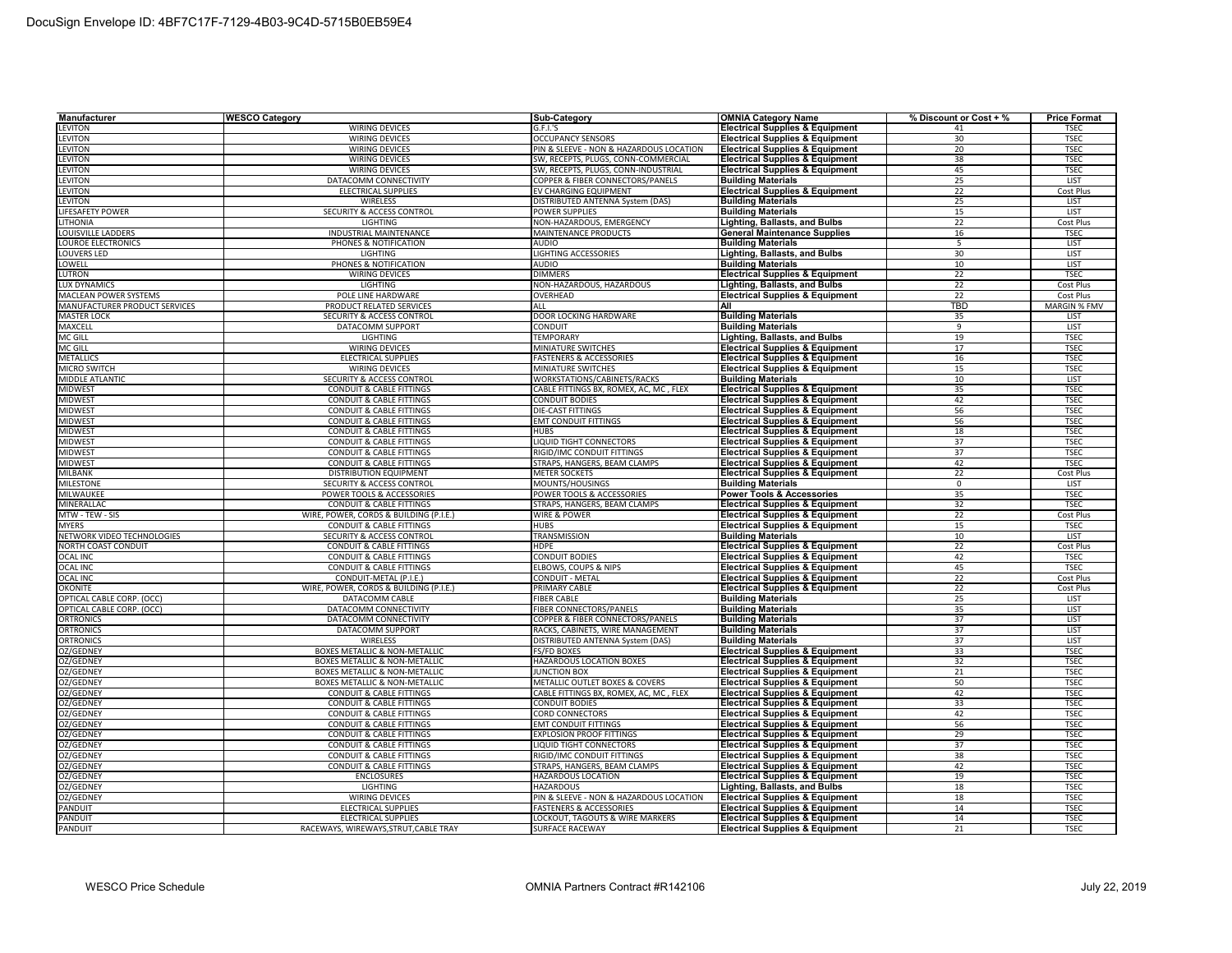| <b>Manufacturer</b>              | <b>WESCO Category</b>                                               | Sub-Category                            | <b>OMNIA Category Name</b>                 | % Discount or Cost + % | <b>Price Format</b> |
|----------------------------------|---------------------------------------------------------------------|-----------------------------------------|--------------------------------------------|------------------------|---------------------|
| PANDUIT                          | RACEWAYS, WIREWAYS, STRUT, CABLE TRAY                               | WIRING DUCT                             | <b>Electrical Supplies &amp; Equipment</b> | 24                     | <b>TSEC</b>         |
| PANDUIT                          | TAPE, INSULATING MATERIAL, HEAT SHRINK TUBING, SEALANTS & ADHESIVES | <b>HEAT SHRINK TUBING</b>               | <b>Adhesives, Sealants &amp; Tape</b>      | 20                     | <b>TSEC</b>         |
| PANDUIT                          | TERMINATIONS, LUGS, CONNECTORS & ACCESSORIES                        | <b>CABLE TIES</b>                       | <b>Electrical Supplies &amp; Equipment</b> | 13                     | <b>TSEC</b>         |
| PANDUIT                          | TERMINATIONS.LUGS.CONNECTORS & ACCESSORIES                          | <b>SPLICES &amp; TERMINATIONS</b>       | <b>Electrical Supplies &amp; Equipment</b> | 16                     | <b>TSEC</b>         |
| PANDUIT                          | TERMINATIONS, LUGS, CONNECTORS & ACCESSORIES                        | TERMINALS (STA-KONS)                    | <b>Electrical Supplies &amp; Equipment</b> | 19                     | <b>TSEC</b>         |
| PANDUIT                          | DATACOMM CONNECTIVITY                                               | COPPER & FIBER CONNECTORS/PANELS        | <b>Building Materials</b>                  | 10                     | LIST                |
| PANDUIT                          | DATACOMM SUPPORT                                                    | RACKS, CABINETS, WIRE MANAGEMENT        | <b>Building Materials</b>                  | 10                     | LIST                |
| PANDUIT                          | <b>TOOLS &amp; TEST EQUIPMENT</b>                                   | FIBER/COPPER/MARKING EQUIPMENT          | <b>Building Materials</b>                  | 10                     | <b>LIST</b>         |
| PANDUIT - BULK                   | TERMINATIONS, LUGS, CONNECTORS & ACCESSORIES                        | BULK TERMINALS, CABLE TIES & CONNECTORS | <b>Electrical Supplies &amp; Equipment</b> | $\overline{7}$         | <b>TSEC</b>         |
| PASS & SEYMOUR - LEGRAND         | BOXES METALLIC & NON-METALLIC                                       | NON-METALLIC BOXES & COVERS             | <b>Electrical Supplies &amp; Equipment</b> | 22                     | <b>TSEC</b>         |
| PASS & SEYMOUR - LEGRAND         | <b>CONDUIT &amp; CABLE FITTINGS</b>                                 | <b>CORD CONNECTORS</b>                  | <b>Electrical Supplies &amp; Equipment</b> | 18                     | <b>TSEC</b>         |
| PASS & SEYMOUR - LEGRAND         | <b>WIRING DEVICES</b>                                               | <b>DIMMERS</b>                          | <b>Electrical Supplies &amp; Equipment</b> | 28                     | <b>TSEC</b>         |
| PASS & SEYMOUR - LEGRAND         | <b>WIRING DEVICES</b>                                               | G.F.I.'S                                | <b>Electrical Supplies &amp; Equipment</b> | 37                     | <b>TSEC</b>         |
| PASS & SEYMOUR - LEGRAND         | WIRING DEVICES                                                      | <b>OCCUPANCY SENSORS</b>                | <b>Electrical Supplies &amp; Equipment</b> | 27                     | <b>TSEC</b>         |
| PASS & SEYMOUR - LEGRAND         | <b>WIRING DEVICES</b>                                               | PIN & SLEEVE - NON & HAZARDOUS LOCATION | <b>Electrical Supplies &amp; Equipment</b> | 25                     | <b>TSEC</b>         |
| PASS & SEYMOUR - LEGRAND         | <b>WIRING DEVICES</b>                                               | SW, RECEPTS, PLUGS, CONN-INDUSTRIAL     | <b>Electrical Supplies &amp; Equipment</b> | 38                     | <b>TSEC</b>         |
| PEERLESS TECHNOLOGIES            | <b>SECURITY &amp; ACCESS CONTROL</b>                                | MOUNTS/HOUSINGS                         | <b>Building Materials</b>                  | $\mathsf 0$            | LIST                |
| PELCO                            | <b>SECURITY &amp; ACCESS CONTROL</b>                                | CAMERAS/HOUSINGS                        | <b>Building Materials</b>                  | 13                     | <b>LIST</b>         |
| PHOENIX CONTACT                  | <b>ELECTRICAL SUPPLIES</b>                                          | CABLES, CONNECTORS, RELAYS              | <b>Electrical Supplies &amp; Equipment</b> | 5                      | LIST                |
| PLYMOUTH                         | TAPE, INSULATING MATERIAL, HEAT SHRINK TUBING, SEALANTS & ADHESIVES | <b>TAPES</b>                            | <b>Adhesives, Sealants &amp; Tape</b>      | 26                     | <b>TSEC</b>         |
| POWER CABLE                      |                                                                     | WIRE & POWER                            |                                            | 22                     |                     |
|                                  | WIRE, POWER, CORDS & BUILDING (P.I.E.)                              |                                         | <b>Electrical Supplies &amp; Equipment</b> |                        | Cost Plus           |
| <b>POWER PARTNERS</b>            | TRANSFORMERS                                                        | OIL FILLED, POWER                       | <b>Electrical Supplies &amp; Equipment</b> | 22                     | Cost Plus           |
| POWER SONIC                      | <b>INDUSTRIAL MAINTENANCE</b>                                       | <b>BATTERIES</b>                        | <b>General Maintenance Supplies</b>        | 25                     | LIST                |
| PREFORMED LINE PRODUCTS          | DATACOMM SUPPORT                                                    | <b>BOXES, CASES</b>                     | <b>Building Materials</b>                  | 3                      | <b>LIST</b>         |
| PROTO                            | <b>TOOLS</b>                                                        | <b>TOOLS</b>                            | Fasteners, Hardware, Hand Tools            | 34                     | <b>LIST</b>         |
| PVC - ELS & COUPS                | <b>CONDUIT &amp; CABLE FITTINGS</b>                                 | ELBOWS, COUPS & NIPS                    | <b>Electrical Supplies &amp; Equipment</b> | 56                     | <b>TSEC</b>         |
| PVC - SCHEDULE 40                | CONDUIT-NON METALLIC (P.I.E.)                                       | NON-METALLIC                            | <b>Electrical Supplies &amp; Equipment</b> | 22                     | <b>Cost Plus</b>    |
| <b>PVC FITTINGS</b>              | <b>CONDUIT &amp; CABLE FITTINGS</b>                                 | PVC CONDUIT FITTINGS                    | <b>Electrical Supplies &amp; Equipment</b> | 56                     | <b>TSEC</b>         |
| Q-MARK (MARLEY)                  | FANS, HEATERS, VENTING EQUIP.                                       | FANS, HEATERS, VENTING EQUIP.           | <b>General Maintenance Supplies</b>        | 19                     | <b>TSEC</b>         |
| RACO                             | <b>BOXES METALLIC &amp; NON-METALLIC</b>                            | <b>FLOOR BOXES</b>                      | <b>Electrical Supplies &amp; Equipment</b> | 17                     | <b>TSEC</b>         |
| RACO                             | BOXES METALLIC & NON-METALLIC                                       | METALLIC OUTLET BOXES & COVERS          | <b>Electrical Supplies &amp; Equipment</b> | 51                     | <b>TSEC</b>         |
| <b>RACO</b>                      | BOXES METALLIC & NON-METALLIC                                       | NON-METALLIC BOXES & COVERS             | <b>Electrical Supplies &amp; Equipment</b> | 26                     | <b>TSEC</b>         |
| <b>RACO</b>                      | BOXES METALLIC & NON-METALLIC                                       | <b>WEATHERPROOF</b>                     | <b>Electrical Supplies &amp; Equipment</b> | 40                     | <b>TSEC</b>         |
| <b>RACO</b>                      | <b>CONDUIT &amp; CABLE FITTINGS</b>                                 | CABLE FITTINGS BX, ROMEX, AC, MC, FLEX  | <b>Electrical Supplies &amp; Equipment</b> | 42                     | <b>TSEC</b>         |
| RACO                             | <b>CONDUIT &amp; CABLE FITTINGS</b>                                 | <b>CORD CONNECTORS</b>                  | <b>Electrical Supplies &amp; Equipment</b> | 44                     | <b>TSEC</b>         |
| RACO                             | <b>CONDUIT &amp; CABLE FITTINGS</b>                                 | DIE-CAST FITTINGS                       | <b>Electrical Supplies &amp; Equipment</b> | 56                     | <b>TSEC</b>         |
| <b>RACO</b>                      | <b>CONDUIT &amp; CABLE FITTINGS</b>                                 | <b>EMT CONDUIT FITTINGS</b>             | <b>Electrical Supplies &amp; Equipment</b> | 56                     | <b>TSEC</b>         |
| RACO                             | <b>CONDUIT &amp; CABLE FITTINGS</b>                                 | LIQUID TIGHT CONNECTORS                 | <b>Electrical Supplies &amp; Equipment</b> | 37                     | <b>TSEC</b>         |
| RACO                             | <b>CONDUIT &amp; CABLE FITTINGS</b>                                 | PVC CONDUIT FITTINGS                    | <b>Electrical Supplies &amp; Equipment</b> | 23                     | <b>TSEC</b>         |
| RACO                             | <b>CONDUIT &amp; CABLE FITTINGS</b>                                 | RIGID/IMC CONDUIT FITTINGS              | <b>Electrical Supplies &amp; Equipment</b> | 37                     | <b>TSEC</b>         |
| RACO                             | <b>WIRING DEVICES</b>                                               | MINIATURE SWITCHES                      | <b>Electrical Supplies &amp; Equipment</b> | 37                     | <b>TSEC</b>         |
| RARITAN                          | <b>POWER PROTECTION</b>                                             | PDU'S                                   | <b>Building Materials</b>                  | 25                     | LIST                |
| RARITAN                          | POWER PROTECTION                                                    | WARRANTY                                | <b>Building Materials</b>                  | 25                     | LIST                |
| RAYOVAC                          | <b>INDUSTRIAL MAINTENANCE</b>                                       | <b>BATTERIES</b>                        | <b>General Maintenance Supplies</b>        | 25                     | <b>Cost Plus</b>    |
| RAZBERI TECHNOLOGIES             | SECURITY & ACCESS CONTROL                                           | ETHERNET CONNECTION/RECORDERS           | <b>Building Materials</b>                  | 10                     | <b>LIST</b>         |
| RED DOT                          | BOXES METALLIC & NON-METALLIC                                       | <b>FS/FD BOXES</b>                      | <b>Electrical Supplies &amp; Equipment</b> | 36                     | <b>TSEC</b>         |
| <b>RED DOT</b>                   | BOXES METALLIC & NON-METALLIC                                       | <b>WEATHERPROOF</b>                     | <b>Electrical Supplies &amp; Equipment</b> | 36                     | <b>TSEC</b>         |
| <b>RED DOT</b>                   | <b>CONDUIT &amp; CABLE FITTINGS</b>                                 | <b>CONDUIT BODIES</b>                   | <b>Electrical Supplies &amp; Equipment</b> | 42                     | <b>TSEC</b>         |
| RED DOT                          | <b>CONDUIT &amp; CABLE FITTINGS</b>                                 | <b>HUBS</b>                             | <b>Electrical Supplies &amp; Equipment</b> | 15                     | <b>TSEC</b>         |
| RIGID - ALUMINUM                 | CONDUIT-METAL (P.I.E.)                                              | CONDUIT - METAL                         | <b>Electrical Supplies &amp; Equipment</b> | 22                     | <b>Cost Plus</b>    |
| RIGID - GALV STEEL               | CONDUIT-METAL (P.I.E.)                                              | CONDUIT - METAL                         | <b>Electrical Supplies &amp; Equipment</b> | 22                     | <b>Cost Plus</b>    |
| RIGID - PVC COATED               | CONDUIT-METAL (P.I.E.)                                              | <b>CONDUIT - METAL</b>                  | <b>Electrical Supplies &amp; Equipment</b> | 22                     | Cost Plus           |
| RIGID - PVC COATED (ELS & COUPS) | <b>CONDUIT &amp; CABLE FITTINGS</b>                                 | ELBOWS, COUPS & NIPS                    | <b>Electrical Supplies &amp; Equipment</b> | 56                     | <b>TSEC</b>         |
| <b>ROBROY INDUSTRIES</b>         | CONDUIT & CABLE FITTINGS                                            | CONDUIT BODIES                          | <b>Electrical Supplies &amp; Equipment</b> | 42                     | <b>TSEC</b>         |
| ROBROY INDUSTRIES                | <b>CONDUIT &amp; CABLE FITTINGS</b>                                 | ELBOWS, COUPS & NIPS                    | <b>Electrical Supplies &amp; Equipment</b> | 40                     | <b>TSEC</b>         |
| <b>ROBROY INDUSTRIES</b>         | CONDUIT-METAL (P.I.E.)                                              | <b>CONDUIT - METAL</b>                  | <b>Electrical Supplies &amp; Equipment</b> | 22                     | <b>Cost Plus</b>    |
| <b>SARGENT &amp; GREENLEAF</b>   | <b>SECURITY &amp; ACCESS CONTROL</b>                                | <b>DOOR LOCKING HARDWARE</b>            | <b>Building Materials</b>                  | 42                     | LIST                |
| SECURITRON MAGNALOCK             | SECURITY & ACCESS CONTROL                                           | LOCKS/HARDWARE                          | <b>Building Materials</b>                  | 10                     | LIST                |
| <b>SECURITY DOOR CONTROLS</b>    | SECURITY & ACCESS CONTROL                                           | <b>ACCESS CONTROL</b>                   | <b>Building Materials</b>                  | 10                     | LIST                |
| SENECA DATA DISTRIBUTORS         | SECURITY & ACCESS CONTROL                                           | <b>WORKSTATIONS</b>                     | <b>Building Materials</b>                  | 15                     | LIST                |
| SHAT-R-SHIELD                    | LAMPS                                                               | SPECIALTY                               | <b>Lighting, Ballasts, and Bulbs</b>       | 12                     | LIST                |
| <b>SIEMENS</b>                   | <b>TOOLS</b>                                                        | <b>INSTALLATION EQUIPMENT</b>           | <b>Power Tools &amp; Accessories</b>       | 5                      | LIST                |
| <b>IEMON</b>                     | DATACOMM CONNECTIVITY                                               | COPPER & FIBER CONNECTORS/PANELS        | <b>Building Materials</b>                  | 37                     | LIST                |
| <b>IEMON</b>                     | TOOLS & TEST EQUIPMENT                                              | FIBER/COPPER/MARKING EQUIPMENT          | <b>Building Materials</b>                  | 38                     | LIST                |
| OLAHD                            | <b>TRANSFORMERS</b>                                                 | <b>CONTROL TYPE</b>                     | <b>Electrical Supplies &amp; Equipment</b> | 12                     | <b>TSEC</b>         |
| OLAHD                            | TRANSFORMERS                                                        | <b>DRY TYPE</b>                         | <b>Electrical Supplies &amp; Equipment</b> | 11                     | <b>TSEC</b>         |
| TAHLIN                           | <b>ENCLOSURES</b>                                                   | <b>FIBERGLASS</b>                       | <b>Electrical Supplies &amp; Equipment</b> | 10 <sup>1</sup>        | <b>TSEC</b>         |
| <b>STERNBERG LIGHTING</b>        | <b>LIGHTING</b>                                                     | POLES, FIXTURES                         | <b>Lighting, Ballasts, and Bulbs</b>       | 22                     | <b>Cost Plus</b>    |
|                                  |                                                                     |                                         |                                            |                        |                     |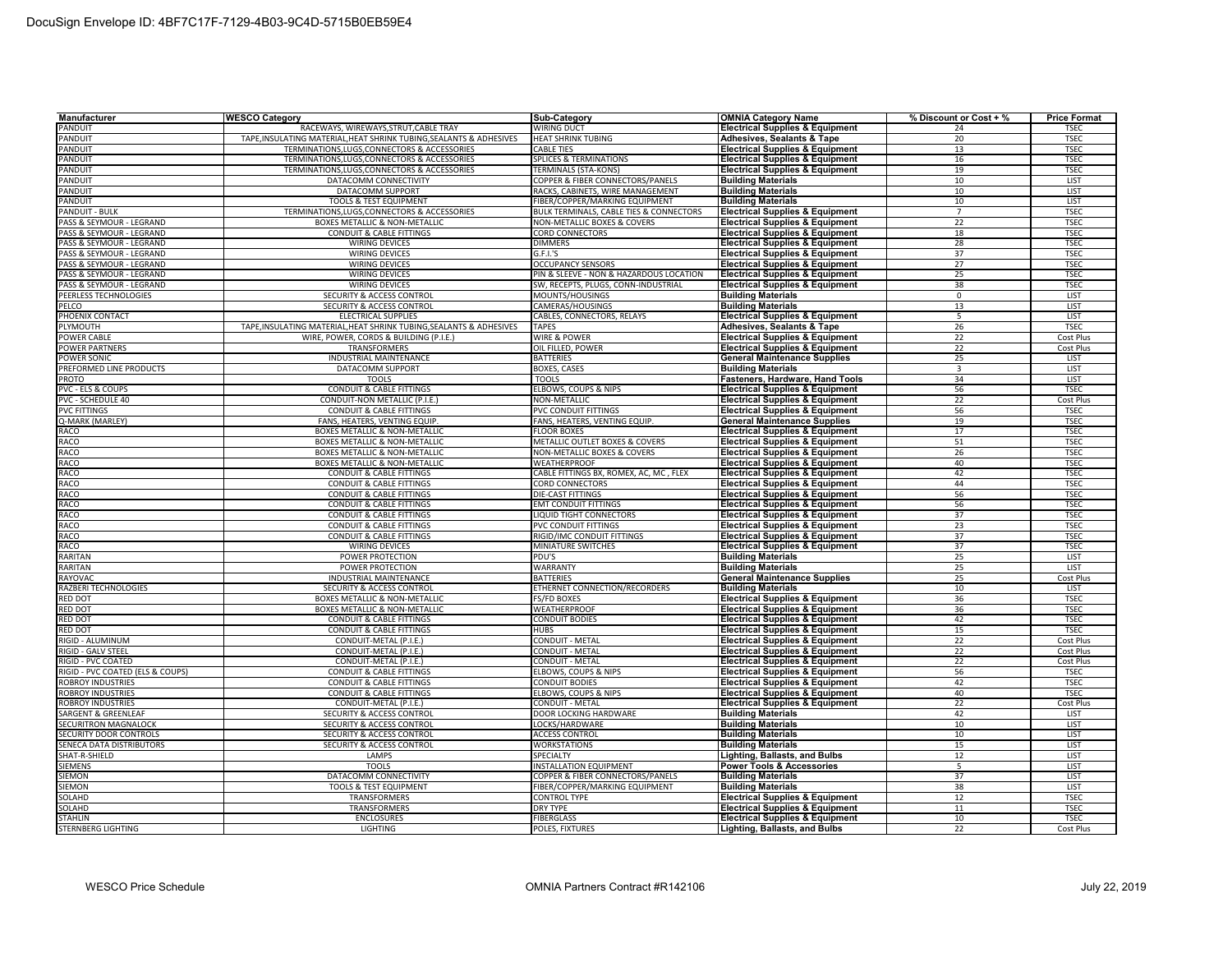| <b>Manufacturer</b>        | <b>WESCO Category</b>                                               | Sub-Category                            | <b>OMNIA Category Name</b>                                                               | % Discount or Cost + %  | <b>Price Format</b>        |
|----------------------------|---------------------------------------------------------------------|-----------------------------------------|------------------------------------------------------------------------------------------|-------------------------|----------------------------|
| <b>STRESSCRETE</b>         | <b>LIGHTING</b>                                                     | <b>POLES</b>                            | Lighting, Ballasts, and Bulbs                                                            | 22                      | <b>Cost Plus</b>           |
| SUPERIOR/ESSEX             | DATACOMM CABLE                                                      | <b>COPPER CABLE</b>                     | <b>Building Materials</b>                                                                | 28                      | <b>LIST</b>                |
| T&B                        | BOXES METALLIC & NON-METALLIC                                       | <b>FLOOR BOXES</b>                      | <b>Electrical Supplies &amp; Equipment</b>                                               | 19                      | <b>TSEC</b>                |
| T&B                        | <b>CONDUIT &amp; CABLE FITTINGS</b>                                 | CABLE FITTINGS BX, ROMEX, AC, MC, FLEX  | <b>Electrical Supplies &amp; Equipment</b>                                               | 42                      | <b>TSEC</b>                |
| T&B                        | <b>CONDUIT &amp; CABLE FITTINGS</b>                                 | <b>CORD CONNECTORS</b>                  | <b>Electrical Supplies &amp; Equipment</b>                                               | 21                      | <b>TSEC</b>                |
| T&B                        | <b>CONDUIT &amp; CABLE FITTINGS</b>                                 | <b>EMT CONDUIT FITTINGS</b>             | <b>Electrical Supplies &amp; Equipment</b>                                               | 24                      | <b>TSEC</b>                |
| T&B                        | <b>CONDUIT &amp; CABLE FITTINGS</b>                                 | <b>HUBS</b>                             | <b>Electrical Supplies &amp; Equipment</b>                                               | 42                      | <b>TSEC</b>                |
| T&B                        | <b>CONDUIT &amp; CABLE FITTINGS</b>                                 | LIQUID TIGHT CONNECTORS                 | <b>Electrical Supplies &amp; Equipment</b>                                               | 40                      | <b>TSEC</b>                |
| T&B                        | <b>CONDUIT &amp; CABLE FITTINGS</b>                                 | RIGID/IMC CONDUIT FITTINGS              | <b>Electrical Supplies &amp; Equipment</b>                                               | 28                      | <b>TSEC</b>                |
| T&B                        | CONDUIT-NON METALLIC (P.I.E.)                                       | LIQUID TIGHT - NON METALLIC             | <b>Electrical Supplies &amp; Equipment</b>                                               | 22                      | <b>Cost Plus</b>           |
| T&B                        |                                                                     | <b>FASTENERS &amp; ACCESSORIES</b>      | <b>Electrical Supplies &amp; Equipment</b>                                               | 16                      |                            |
| T&B                        | <b>ELECTRICAL SUPPLIES</b><br><b>ELECTRICAL SUPPLIES</b>            | LOCKOUT, TAGOUTS & WIRE MARKERS         |                                                                                          |                         | <b>TSEC</b><br><b>TSEC</b> |
|                            |                                                                     |                                         | <b>Electrical Supplies &amp; Equipment</b>                                               | 16                      |                            |
| T&B                        | RACEWAYS, WIREWAYS, STRUT, CABLE TRAY                               | UNDERFLOOR DUCT                         | <b>Electrical Supplies &amp; Equipment</b>                                               | 23                      | <b>TSEC</b>                |
| T&B                        | RACEWAYS, WIREWAYS, STRUT, CABLE TRAY                               | <b>WIRING DUCT</b>                      | <b>Electrical Supplies &amp; Equipment</b>                                               | 27                      | <b>TSEC</b>                |
| T&B                        | <b>SAFETY SWITCHES</b>                                              | <b>DOUBLE THROW &amp; SPECIALTY</b>     | <b>Electrical Supplies &amp; Equipment</b>                                               | 31                      | <b>TSEC</b>                |
| T&B                        | <b>SAFETY SWITCHES</b>                                              | GENERAL DUTY & HEAVY DUTY               | <b>Electrical Supplies &amp; Equipment</b>                                               | 40                      | <b>TSEC</b>                |
| T&B                        | TAPE, INSULATING MATERIAL, HEAT SHRINK TUBING, SEALANTS & ADHESIVES | <b>HEAT SHRINK TUBING</b>               | <b>Adhesives, Sealants &amp; Tape</b>                                                    | 19                      | <b>TSEC</b>                |
| T&B                        | TAPE, INSULATING MATERIAL, HEAT SHRINK TUBING, SEALANTS & ADHESIVES | AEROSOLS, COATINGS & CEMENT             | <b>Adhesives, Sealants &amp; Tape</b>                                                    | 19                      | <b>TSEC</b>                |
| T&B                        | TERMINATIONS, LUGS, CONNECTORS & ACCESSORIES                        | <b>CABLE TIES</b>                       | <b>Electrical Supplies &amp; Equipment</b>                                               | 21                      | <b>TSEC</b>                |
| T&B                        | TERMINATIONS, LUGS, CONNECTORS & ACCESSORIES                        | LUGS                                    | <b>Electrical Supplies &amp; Equipment</b>                                               | 23                      | <b>TSEC</b>                |
| T&B                        | TERMINATIONS, LUGS, CONNECTORS & ACCESSORIES                        | <b>SPLICES &amp; TERMINATIONS</b>       | <b>Electrical Supplies &amp; Equipment</b>                                               | 22                      | <b>TSEC</b>                |
| T&B                        | TERMINATIONS, LUGS, CONNECTORS & ACCESSORIES                        | <b>TERMINALS (STA-KONS)</b>             | <b>Electrical Supplies &amp; Equipment</b>                                               | 27                      | <b>TSEC</b>                |
| T&B                        | <b>TOOLS</b>                                                        | <b>TOOLS</b>                            | <b>Fasteners, Hardware, Hand Tools</b>                                                   | 16                      | <b>TSEC</b>                |
| T&B - AMERICAN ELECTRIC    | <b>LIGHTING</b>                                                     | NON-HAZARDOUS                           | Lighting, Ballasts, and Bulbs                                                            | 22                      | <b>Cost Plus</b>           |
| T&B - BLACKBURN            | <b>ELECTRICAL SUPPLIES</b>                                          | <b>GROUND RODS</b>                      | <b>Electrical Supplies &amp; Equipment</b>                                               | 40                      | <b>TSEC</b>                |
| T&B - BLACKBURN            | TERMINATIONS, LUGS, CONNECTORS & ACCESSORIES                        | LUGS                                    | <b>Electrical Supplies &amp; Equipment</b>                                               | 24                      | <b>TSEC</b>                |
| T&B - BLACKBURN            | TERMINATIONS, LUGS, CONNECTORS & ACCESSORIES                        | <b>SPLICES &amp; TERMINATIONS</b>       | <b>Electrical Supplies &amp; Equipment</b>                                               | 22                      | <b>TSEC</b>                |
| T&B - BOWERS               | <b>BOXES METALLIC &amp; NON-METALLIC</b>                            | <b>FLOOR BOXES</b>                      | <b>Electrical Supplies &amp; Equipment</b>                                               | 14                      | <b>TSEC</b>                |
| T&B - BOWERS               | BOXES METALLIC & NON-METALLIC                                       | METALLIC OUTLET BOXES & COVERS          | <b>Electrical Supplies &amp; Equipment</b>                                               | 51                      | <b>TSEC</b>                |
| T&B - BOWERS               | BOXES METALLIC & NON-METALLIC                                       | NON-METALLIC BOXES & COVERS             | <b>Electrical Supplies &amp; Equipment</b>                                               | 19                      | <b>TSEC</b>                |
| T&B - BOWERS               | RACEWAYS, WIREWAYS, STRUT, CABLE TRAY                               | <b>SURFACE RACEWAY</b>                  | <b>Electrical Supplies &amp; Equipment</b>                                               | $\overline{\mathbf{8}}$ | <b>TSEC</b>                |
| T&B - BULK                 | TERMINATIONS, LUGS, CONNECTORS & ACCESSORIES                        | BULK TERMINALS, CABLE TIES & CONNECTORS | <b>Electrical Supplies &amp; Equipment</b>                                               | 9                       | <b>TSEC</b>                |
| T&B - CATAMOUNT            | TERMINATIONS, LUGS, CONNECTORS & ACCESSORIES                        | CABLE TIES                              | <b>Electrical Supplies &amp; Equipment</b>                                               | 19                      | <b>TSEC</b>                |
| T&B - CATAMOUNT            | TERMINATIONS, LUGS, CONNECTORS & ACCESSORIES                        | <b>SPLICES &amp; TERMINATIONS</b>       | <b>Electrical Supplies &amp; Equipment</b>                                               | 22                      | <b>TSEC</b>                |
| T&B - HAZLUX LIGHTING      | <b>LIGHTING</b>                                                     | <b>HAZARDOUS</b>                        | Lighting, Ballasts, and Bulbs                                                            | 22                      | <b>Cost Plus</b>           |
| T&B - PERFECT-LINE         | BOXES METALLIC & NON-METALLIC                                       | WEATHERPROOF                            | <b>Electrical Supplies &amp; Equipment</b>                                               | 37                      | <b>TSEC</b>                |
| T&B - STEEL CITY           | BOXES METALLIC & NON-METALLIC                                       | <b>FLOOR BOXES</b>                      | <b>Electrical Supplies &amp; Equipment</b>                                               | 19                      | <b>TSEC</b>                |
| T&B - STEEL CITY           | BOXES METALLIC & NON-METALLIC                                       | METALLIC OUTLET BOXES & COVERS          | <b>Electrical Supplies &amp; Equipment</b>                                               | 53                      | <b>TSEC</b>                |
| T&B - STEEL CITY           | <b>CONDUIT &amp; CABLE FITTINGS</b>                                 | CONDUIT BODIES                          | <b>Electrical Supplies &amp; Equipment</b>                                               | 45                      | <b>TSEC</b>                |
| T&B - STEEL CITY           | <b>CONDUIT &amp; CABLE FITTINGS</b>                                 | <b>CORD CONNECTORS</b>                  | <b>Electrical Supplies &amp; Equipment</b>                                               | 21                      | <b>TSEC</b>                |
| T&B - STEEL CITY           | <b>CONDUIT &amp; CABLE FITTINGS</b>                                 | <b>DIE-CAST FITTINGS</b>                | <b>Electrical Supplies &amp; Equipment</b>                                               | 57                      | <b>TSEC</b>                |
| T&B - STEEL CITY           | <b>CONDUIT &amp; CABLE FITTINGS</b>                                 | <b>EMT CONDUIT FITTINGS</b>             | <b>Electrical Supplies &amp; Equipment</b>                                               | 56                      | <b>TSEC</b>                |
| T&B - STEEL CITY           | <b>CONDUIT &amp; CABLE FITTINGS</b>                                 | LIQUID TIGHT CONNECTORS                 | <b>Electrical Supplies &amp; Equipment</b>                                               | 43                      | <b>TSEC</b>                |
| T&B - STEEL CITY           | <b>CONDUIT &amp; CABLE FITTINGS</b>                                 | RIGID/IMC CONDUIT FITTINGS              | <b>Electrical Supplies &amp; Equipment</b>                                               | 41                      | <b>TSEC</b>                |
| T&B - STEEL CITY           | <b>CONDUIT &amp; CABLE FITTINGS</b>                                 | STRAPS, HANGERS, BEAM CLAMPS            |                                                                                          | 40                      | <b>TSEC</b>                |
| T&B - STEEL CITY           | RACEWAYS, WIREWAYS, STRUT, CABLE TRAY                               | <b>STRUT</b>                            | <b>Electrical Supplies &amp; Equipment</b><br><b>Electrical Supplies &amp; Equipment</b> | 22                      | <b>Cost Plus</b>           |
|                            |                                                                     |                                         |                                                                                          |                         |                            |
| T&B - STEEL CITY           | RACEWAYS, WIREWAYS, STRUT, CABLE TRAY                               | <b>STRUT FITTINGS</b>                   | <b>Electrical Supplies &amp; Equipment</b>                                               | 45                      | <b>TSEC</b>                |
| T&B - STEEL CITY           | RACEWAYS, WIREWAYS, STRUT, CABLE TRAY                               | <b>UNDERFLOOR DUCT</b>                  | <b>Electrical Supplies &amp; Equipment</b>                                               | 22                      | <b>TSEC</b>                |
| <b>T&amp;B- SUPERSTRUT</b> | RACEWAYS, WIREWAYS, STRUT, CABLE TRAY                               | <b>STRUT</b>                            | <b>Electrical Supplies &amp; Equipment</b>                                               | 22                      | <b>Cost Plus</b>           |
| <b>T&amp;B- SUPERSTRUT</b> | RACEWAYS, WIREWAYS, STRUT, CABLE TRAY                               | <b>STRUT FITTINGS</b>                   | <b>Electrical Supplies &amp; Equipment</b>                                               | 45                      | <b>TSEC</b>                |
| T&B- UNION                 | BOXES METALLIC & NON-METALLIC                                       | NON-METALLIC BOXES & COVERS             | <b>Electrical Supplies &amp; Equipment</b>                                               | 26                      | <b>TSEC</b>                |
| <b>TALK-A-PHONE</b>        | PHONES & NOTIFICATION                                               | <b>EMERGENCY PHONES</b>                 | <b>Building Materials</b>                                                                | 10                      | <b>LIST</b>                |
| <b>TORK</b>                | <b>LIGHTING</b>                                                     | PHOTOCONTROL                            | <b>Lighting, Ballasts, and Bulbs</b>                                                     | 30                      | <b>TSEC</b>                |
| <b>TRANSITION NETWORKS</b> | DATACOMM CONNECTIVITY                                               | <b>MEDIA CONVERTORS</b>                 | <b>Building Materials</b>                                                                | 24                      | LIST                       |
| TRIPP-LITE                 | <b>POWER PROTECTION</b>                                             | UPS/PDU'S                               | <b>Building Materials</b>                                                                | 35                      | <b>LIST</b>                |
| TRULY GREEN SOLUTIONS      | <b>LIGHTING</b>                                                     | <b>LED</b>                              | Lighting, Ballasts, and Bulbs                                                            | 22                      | Cost Plus                  |
| TYCO/AMP                   | DATACOMM CONNECTIVITY                                               | COPPER & FIBER CONNECTORS/PANELS        | <b>Building Materials</b>                                                                | 24                      | LIST                       |
| TYCO/AMP                   | <b>DATACOMM SUPPORT</b>                                             | RACKS, CABINETS, WIRE MANAGEMENT        | <b>Building Materials</b>                                                                | 24                      | <b>LIST</b>                |
| <b>UNISTRUT</b>            | RACEWAYS, WIREWAYS, STRUT, CABLE TRAY                               | <b>STRUT</b>                            | <b>Electrical Supplies &amp; Equipment</b>                                               | 22                      | Cost Plus                  |
| <b>UNISTRUT</b>            | RACEWAYS, WIREWAYS, STRUT, CABLE TRAY                               | STRUT FITTINGS                          | <b>Electrical Supplies &amp; Equipment</b>                                               | 46                      | <b>TSEC</b>                |
| <b>USA SEALING</b>         | SAFETY AND PROTECTION                                               | <b>AIR PURIFICATION</b>                 | <b>Building Materials</b>                                                                | 5                       | LIST                       |
| VALCOM                     | PHONES & NOTIFICATION                                               | <b>PAGING EQUIPMENT</b>                 | <b>Building Materials</b>                                                                | 25                      | <b>LIST</b>                |
| <b>VENTURE LIGHTING</b>    | <b>LIGHTING</b>                                                     | LED                                     | Lighting, Ballasts, and Bulbs                                                            | 0                       | <b>TSEC</b>                |
| <b>VERACITY USA</b>        | SECURITY & ACCESS CONTROL                                           | <b>TRANSMISSION</b>                     | <b>Building Materials</b>                                                                | 25                      | Cost Plus                  |
| VIDEO MOUNT PRODUCTS       | SECURITY & ACCESS CONTROL                                           | MOUNTS/HOUSINGS                         | <b>Building Materials</b>                                                                | 25                      | LIST                       |
| <b>WACKER NEUSON</b>       | <b>TOOLS</b>                                                        | INSTALLATION EQUIPMENT                  | <b>Power Tools &amp; Accessories</b>                                                     | 22                      | <b>Cost Plus</b>           |
| WALKER                     | BOXES METALLIC & NON-METALLIC                                       | <b>FLOOR BOXES</b>                      | <b>Electrical Supplies &amp; Equipment</b>                                               | 12                      | <b>TSEC</b>                |
| WALKER                     | RACEWAYS, WIREWAYS, STRUT, CABLE TRAY                               | <b>SURFACE RACEWAY</b>                  | <b>Electrical Supplies &amp; Equipment</b>                                               | 19                      | <b>TSEC</b>                |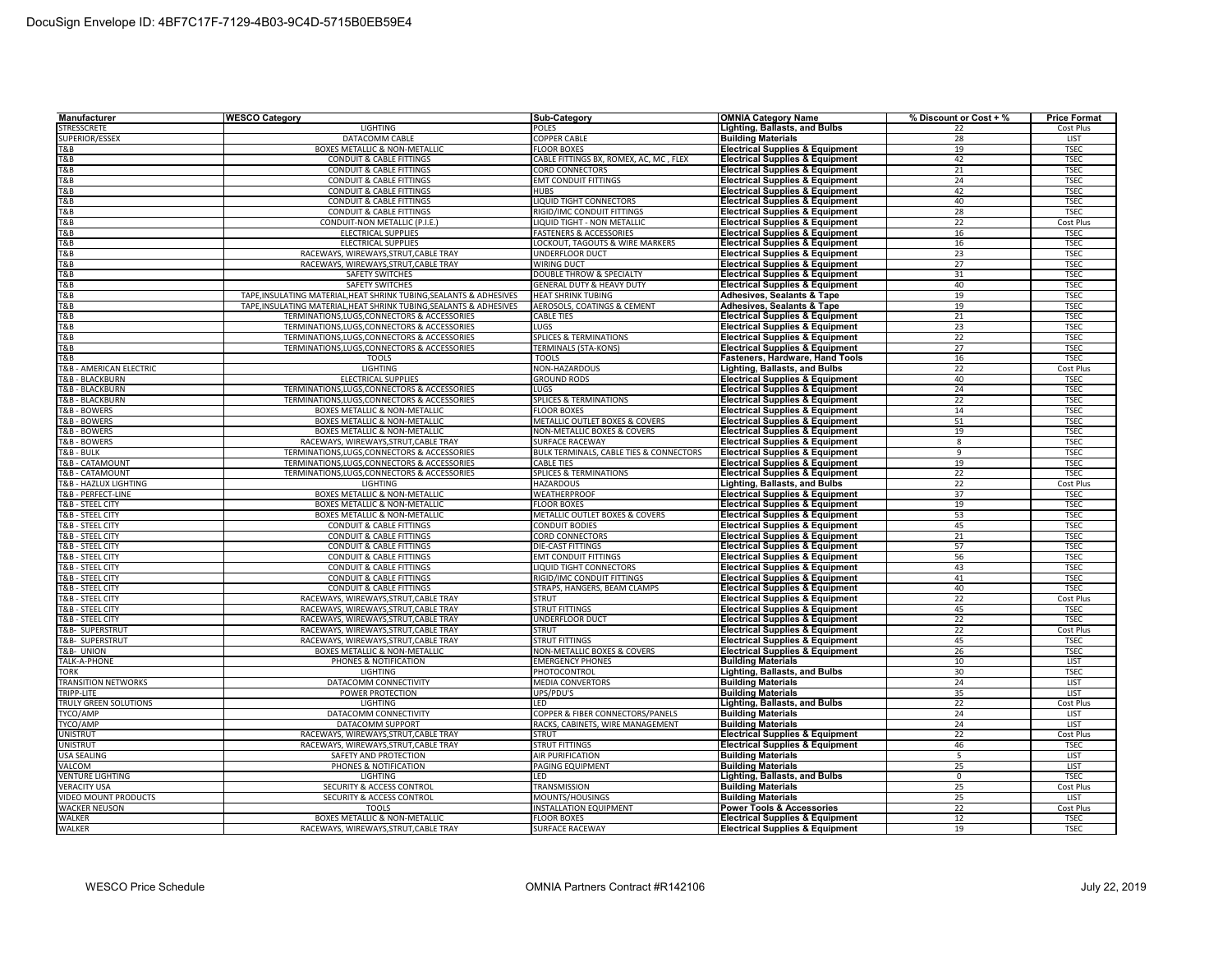| <b>Manufacturer</b>             | <b>WESCO Category</b>                  | Sub-Category                        | <b>OMNIA Category Name</b>                 | % Discount or Cost + % | <b>Price Format</b> |
|---------------------------------|----------------------------------------|-------------------------------------|--------------------------------------------|------------------------|---------------------|
| WALKER                          | RACEWAYS, WIREWAYS, STRUT, CABLE TRAY  | <b>UNDERFLOOR DUCT</b>              | <b>Electrical Supplies &amp; Equipment</b> |                        | <b>TSEC</b>         |
| WERNER                          | <b>INDUSTRIAL MAINTENANCE</b>          | MAINTENANCE PRODUCTS                | <b>General Maintenance Supplies</b>        |                        | <b>TSEC</b>         |
| WESANCO                         | RACEWAYS, WIREWAYS, STRUT, CABLE TRAY  | STRUT, FITTINGS                     | <b>Electrical Supplies &amp; Equipment</b> |                        | Cost Plus           |
| <b>WESCO BROADCAST &amp; AV</b> | AUDIO & VIDIO                          | <b>AUDIO</b>                        | <b>Building Materials</b>                  |                        | <b>LIST</b>         |
| <b>WHEELOCK</b>                 | PHONES & NOTIFICATION                  | PAGING/NOTIFICATION                 | <b>Building Materials</b>                  | 48                     | LIST                |
| WIREMOLD - LEGRAND              | RACEWAYS, WIREWAYS, STRUT, CABLE TRAY  | <b>SURFACE RACEWAY</b>              | <b>Electrical Supplies &amp; Equipment</b> |                        | <b>TSEC</b>         |
| WIREMOLD - LEGRAND              | DATACOMM SUPPORT                       | <b>WIRE MANAGEMENT</b>              | <b>Building Materials</b>                  |                        | LIST                |
| WOODHEAD - MOLEX                | <b>CONDUIT &amp; CABLE FITTINGS</b>    | <b>CORD CONNECTORS</b>              | <b>Electrical Supplies &amp; Equipment</b> | 20.                    | <b>TSEC</b>         |
| WOODHEAD - MOLEX                | LIGHTING                               | <b>TEMPORARY</b>                    | Lighting, Ballasts, and Bulbs              |                        | <b>TSEC</b>         |
| WOODHEAD - MOLEX                | <b>WIRING DEVICES</b>                  | SW, RECEPTS, PLUGS, CONN-INDUSTRIAL | <b>Electrical Supplies &amp; Equipment</b> |                        | <b>TSEC</b>         |
| WOODHEAD - MOLEX                | WIRE, POWER, CORDS & BUILDING (P.I.E.) | <b>CORDS &amp; CORD SETS</b>        | <b>Electrical Supplies &amp; Equipment</b> |                        | Cost Plus           |
|                                 |                                        |                                     |                                            |                        |                     |
|                                 | 3XLOGIC                                | <b>ILSCO</b>                        | <b>OUIKTRON - LEGRAND</b>                  |                        |                     |

| 3XLOGIC                         | ILSCO                              | IQUIKTRON - LEGRAND            |
|---------------------------------|------------------------------------|--------------------------------|
| <b>ACUITY</b>                   | INFINITE ELECTRONICS.              | <b>R F INDUSTRIES</b>          |
| <b>ACUITY LIGHTING</b>          | <b>INOVONICS WIRELESS</b>          | <b>RAB LIGHTING</b>            |
| <b>ADVANCED NETWORK DEVICES</b> | <b>INTEGRAL TECHNOLOGIES</b>       | <b>RIDGID TOOL</b>             |
| ADVANCED RE TECHNOLOGIES        | <b>ITW</b>                         | RITTAL                         |
| ALGO COMMUNICATION PRODUCTS     | JDSU                               | SATCO                          |
| ALPHA WIRE                      | <b>KABA MAS</b>                    | <b>SCEPTOR</b>                 |
| <b>AMERICAN FITTINGS</b>        | <b>KBC NETWORKS</b>                | SENSORMATIC ELECTRONICS        |
| AMERICAN POLYWATER              | <b>KERI SYSTEMS</b>                | <b>SENSTAR</b>                 |
| ANSELL EDMONT INDUSTRIAL        | <b>KEYSTONE LIGHTING</b>           | <b>SHARP NEC DISPLAY</b>       |
| <b>ANTAIRA TECHNOLOGIES</b>     | LEDVANCE (SYLVANIA)                | <b>SHURE</b>                   |
| <b>ARLINGTON INDUSTRIES</b>     | LIEBERT                            | <b>SILENT KNIGHT</b>           |
| ATLONA TECHNOLOGIES             | <b>LITTELFUSE</b>                  | <b>SOLID GEAR</b>              |
| <b>BLACK &amp; DECKER</b>       | <b>LYNN ELECTRONICS</b>            | SOUTHWIRE                      |
| <b>BOSCH</b>                    | <b>MAGNASPHERE</b>                 | <b>SPECIFIED TECHNOLOGIES</b>  |
| <b>CALBRITE CAL-BOND</b>        | <b>MARKS</b>                       | <b>STEEL ELECTRIC PRODUCTS</b> |
| COMBA TELECOM                   | <b>MERSEN</b>                      | SUMITOMO ELECTRIC LIGHTWAVE    |
| COMMAND ACCESS TECHNOLOGIES     | <b>MOHAWK CDT</b>                  | <b>SYSTEM SENSOR</b>           |
| <b>COMPULINK</b>                | MULBERRY METAL PRODUCTS            | <b>TF ENFRGY</b>               |
| <b>CYBERPOWER SYSTEMS</b>       | NETALLY                            | <b>TELGUARD</b>                |
| <b>ERICCSON</b>                 | <b>NSI INDUSTRIES</b>              | <b>TIMES MICROWAVE SYSTEMS</b> |
| <b>EXACO TECHNOLOGIES</b>       | <b>OBERON</b>                      | <b>TOA ELECTRONICS</b>         |
| <b>FIRELITE HONEYWELL FIRE</b>  | <b>OMNITRON SYSTEMS TECHNOLOGY</b> | <b>TOPAZ</b>                   |
| <b>FLUIDMESH NETWORKS</b>       | <b>OPTEX</b>                       | <b>TPI</b>                     |
| <b>GARDNER BENDER</b>           | ORBIT                              | <b>TREND NETWORKS</b>          |
| <b>GARRETTCOM</b>               | PAIGE ELECTRIC                     | <b>USA VISION SYSTEMS</b>      |
| <b>GEORGE RISK</b>              | PEDESTAL PRO                       | VADDIO                         |
| <b>GN NETCOM</b>                | PENN-UNION                         | <b>VERTIV</b>                  |
| <b>HAMMOND POWER SOLUTIONS</b>  | PERLE SYSTEMS                      | <b>VIKING ELECTRONICS</b>      |
| <b>HANWHA</b>                   | <b>POWERSONIC</b>                  | <b>VIVOTEK</b>                 |
| <b>HELLERMANN TYTON</b>         | <b>PROLABS</b>                     | WALLMAX                        |
| <b>HILTI</b>                    | PROTECTIVE INDUSTRIAL PRODUCTS     | <b>WATT STOPPER</b>            |
| <b>HIRSCHMANN</b>               | <b>QUAM NICHOLS</b>                | <b>WEST PENN WIRE</b>          |
| HONEYWELL                       | QUAZITE                            | <b>WILSON ELECTRONICS</b>      |
|                                 |                                    |                                |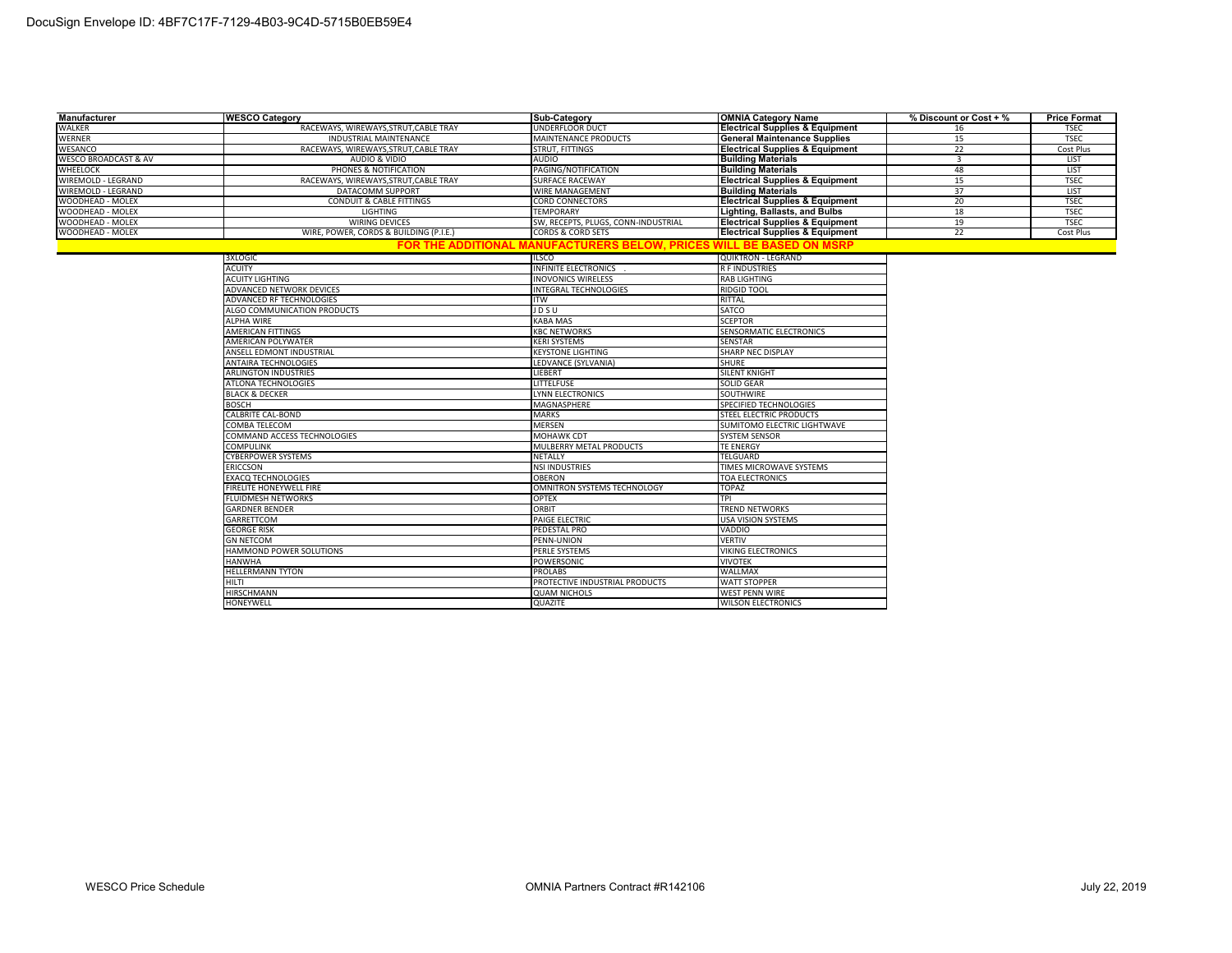**3M DURACELL USA MILWAUKEE ABB DURALINE MINERALLAC ACME DURHAM MTW - TEW - SIS ACP INTERNATIONAL EATON ELECTRICAL PRODUCTS MYERS AFL TELECOMMUNICATIONS EATON POWERWARE NETWORK VIDEO TECHNOLOGIES AG NEOVO TECHNOLOGY EDWARDS NORTH COAST CONDUIT AIPHONE EGS OCAL INC AIRMASTER EIKO OKONITE AIW ELASTIMOLD OPTICAL CABLE CORP. (OCC) ALLEGION PRODUCT FAMILY ELECTRIFLEX ORTRONICS ALLIED - POWERSTRUT ELECTRI-GLASS OZ/GEDNEY ALTRONIX ELECTROMATE PANDUIT ALUMAFORM ELECTROMODE PASS & SEYMOUR AMERICAN AIR FILTER ELSTER PEERLESS TECHNOLOGIES AMERICAN FASTENER EMERSON-LIEBERT PHOENIX CONTACT AMERICAN FIBERTEK ENDOT PLYMOUTH AMERICAN LIGHTING ENGENIUS TECHNOLOGIES POWER CABLE ANAMET ERICO CADDY POWER PARTNERS APC ERICSON POWER SONIC APPLETON ETC PREFORMED LINE PRODUCTS ARECONT VISION ETHERWAN SYSTEMS PROTO ARMSTRONG EVEREADY Q-MARK(MARLEY) ASD LIGHTING FEDERAL SIGNAL RAB LIGHTING ASSA ABLOY PRODUCT FAMILY FIBERTRON RACO ATLAS LIGHTING FLUKE RARITAN ATLAS SOUND G&W RAYOVAC BELDEN GAI-TRONICS RAZBERI TECHNOLOGIES BERKTEK GE DISTRIBUTION RED DOT BIERER GE LIGHTING ROBROY INDUSTRIES B-LINE GE TRANSFORMERS SECURITRON MAGNALOCK BOGEN GENERAL SECURITY DOOR CONTROLS BRADY GOULD SHAWMUT SENECA DATA DISTRIBUTORS BRIDGEPORT GREAT LAKES & CABINETS SHAT-R-SHIELD BRYANT GREENLEE SIEMENS BUCHANAN HASTINGS SIEMON BUCKINGHAM HEVI-DUTY / SOLA SOLAHD BURNDY HITACHI STAHLIN BURNDY HOFFMAN STERNBERG BUSSMANN HOLOPHANE STRESSCRETE CABLOFIL HUBBELL SUPERIOR/ESSEX CADDY HUBBELL LIGHTING T&B CANTEX HUBBELL WIRING T&B AMERICAN ELECTRIC CARLON HUGHES BROS T&B BLACKBURN CAROL CABLE IDEAL T&B BOWERS CHATSWORTH PRODUCTS INC. (CPI) IMC T&B CATAMOUNT CIRCATEL INDUSTRIAL LIGHTING PRODUCTS T&B HAZLUX LIGHTING CIRCLE A-W INTERMATIC T&B PERFECT-LINE CLEARSITE COMMUNICATIONS ITE T&B STEEL CITY CODE BLUE CORP KIDDE T&B SUPERSTRUT COMMSCOPE KLEIN T&B UNION COMNET COMMUNICATIONS NETWORKS KORNS TALK-A-PHONE CONDUX LENOX TORK COOPER B-LINE LEVITON TRANSITION NETWORKS COOPER LIGHTING LIFESAFETY POWER TRIPP-LITE**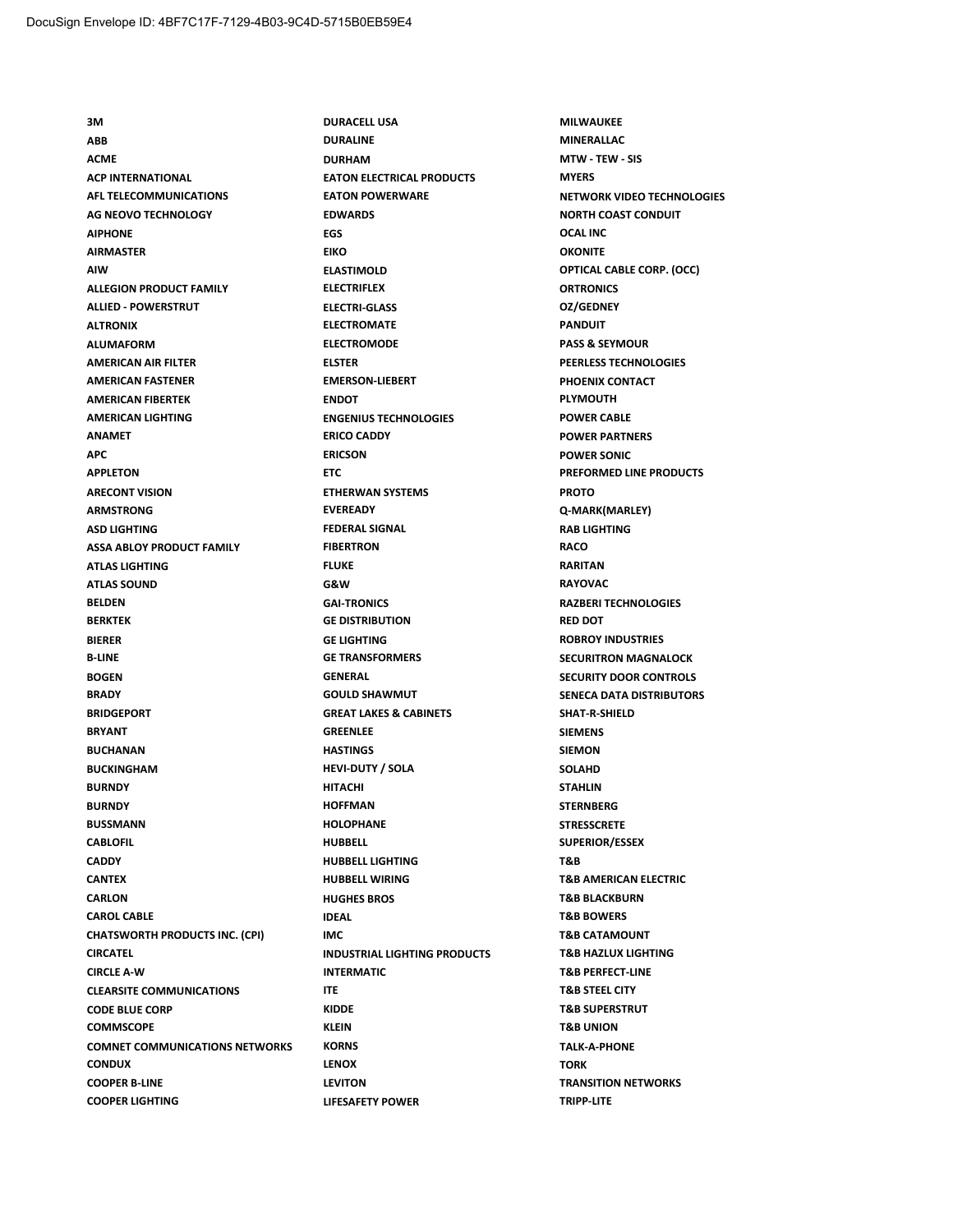| <b>CORNING</b>           | <b>LITHONIA</b>              | <b>TRULY GREEN</b> |
|--------------------------|------------------------------|--------------------|
| <b>CRC</b>               | <b>LOUISVILLE LADDERS</b>    | <b>TYCO/AMP</b>    |
| <b>CREE</b>              | <b>LOUROE ELECTRONICS</b>    | <b>UNISTRUT</b>    |
| <b>CROUSE HINDS</b>      | <b>LOUVERS LED</b>           | <b>USA SEALING</b> |
| <b>CUTLER HAMMER</b>     | <b>LOWELL</b>                | <b>VALCOM</b>      |
| <b>DA-LITE SCREEN</b>    | <b>LUTRON</b>                | <b>VENTURE LIG</b> |
| <b>DELOS</b>             | <b>LUX DYNAMICS</b>          | <b>VERACITY US</b> |
| <b>DIALIGHT</b>          | <b>MACLEAN POWER SYSTEMS</b> | <b>VIDEO MOUN</b>  |
| <b>DIGITAL ACOUSTICS</b> | <b>MAXCELL</b>               | <b>WACKER NEU</b>  |
| <b>DITEK</b>             | <b>MC GILL</b>               | <b>WALKER</b>      |
| <b>D-LINK</b>            | <b>METALLICS</b>             | <b>WERNER</b>      |
| DORMAKABA PRODUCT FAMILY | <b>MICRO SWITCH</b>          | <b>WESANCO</b>     |
| <b>DOTTIE</b>            | <b>MIDDLE ATLANTIC</b>       | <b>WHEELOCK</b>    |
| <b>DOTWORKS</b>          | <b>MIDWEST</b>               | <b>WIREMOLD</b>    |
| <b>DUAL-LITE</b>         | <b>MILBANK</b>               | <b>WOODHEAD</b>    |
|                          | <b>BALLECTORUE</b>           |                    |

**CRC LOUISVILLE LADDERS TYCO/AMP CREE LOUROE ELECTRONICS UNISTRUT DA-LITE SCREEN LUTRON VENTURE LIGHTING DERACITY USA DOTE ATLANTIC WHEELOCK MILESTONE**

**CORNING LITHONIA TRULY GREEN SOLUTIONS DIALIGHT MACLEAN POWER SYSTEMS VIDEO MOUNT PRODUCTS WACKER NEUSON**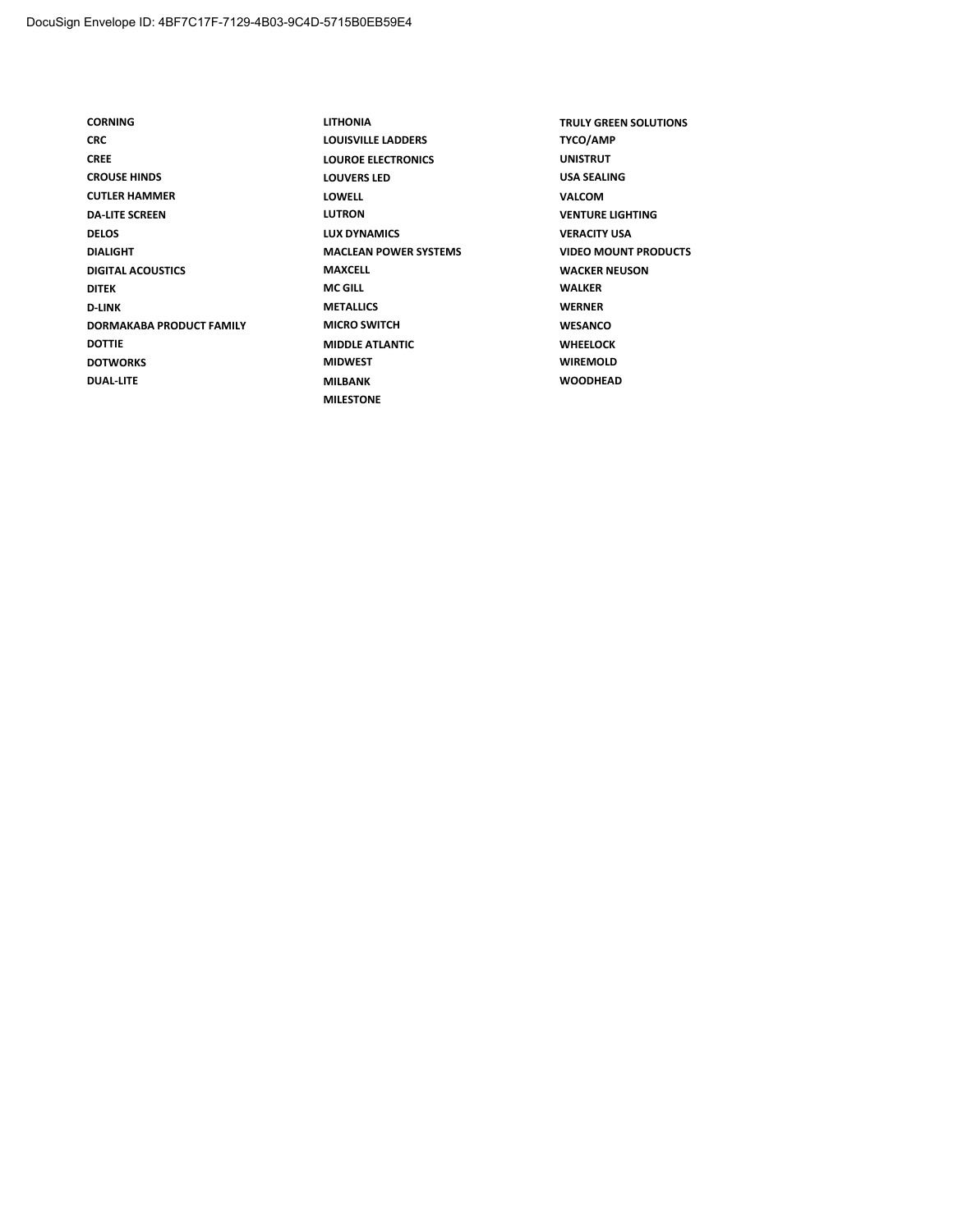| <b>Manufacturer</b>            | <b>OMNIA Category Name</b>                 |
|--------------------------------|--------------------------------------------|
| 3M                             | <b>General Maintenance Supplies</b>        |
| 3M                             | Electrical Supplies & Equipment            |
| 3M                             | Tools                                      |
| 3M                             | Datacom                                    |
| ABB                            | <b>Electrical Supplies &amp; Equipment</b> |
| <b>ACME</b>                    | <b>Electrical Supplies &amp; Equipment</b> |
| <b>ACP INTERNATIONAL</b>       | General Maintenance Supplies               |
| AFL TELECOMMUNICATIONS         | Datacom                                    |
| AG NEOVO TECHNOLOGY            | Security & Notification                    |
| <b>AIPHONE</b>                 | Security & Notification                    |
| AIW                            | Wire & Cable                               |
| ALLIED - POWERSTRUT            | <b>Electrical Supplies &amp; Equipment</b> |
| <b>ALLIED TELESIS</b>          | Security & Notification                    |
| <b>ALTRONIX</b>                | Security & Notification                    |
| ALUMAFORM                      | <b>Electrical Supplies &amp; Equipment</b> |
| <b>AMERICAN AIR FILTER</b>     | <b>General Maintenance Supplies</b>        |
| <b>AMERICAN FASTENER</b>       | Electrical Supplies & Equipment            |
| AMERICAN FIBERTEK              | Security & Notification                    |
| <b>AMERICAN LIGHTING</b>       | Lighting, Ballasts, and Bulbs              |
| <b>ANAMET</b>                  | <b>Electrical Supplies &amp; Equipment</b> |
| <b>APC</b>                     | <b>Power Protection</b>                    |
| <b>APPLETON</b>                | Lighting, Ballasts, and Bulbs              |
| <b>APPLETON</b>                | <b>Electrical Supplies &amp; Equipment</b> |
| <b>ARECONT VISION</b>          | Security & Notification                    |
| ASD LIGHTING                   | Lighting, Ballasts, and Bulbs              |
| ATLAS LIGHTING                 | Lighting, Ballasts, and Bulbs              |
| ATLAS SOUND                    | Security & Notification                    |
| AVALAN WIRELESS SYSTEMS        | Security & Notification                    |
| <b>BELDEN</b>                  | Datacom                                    |
| <b>BERKTEK</b>                 | Datacom                                    |
| <b>B-LINE - EATON</b>          | Electrical Supplies & Equipment            |
| <b>B-LINE - EATON</b>          | Datacom                                    |
| <b>BOGEN</b>                   | Security & Notification                    |
| <b>BOSS CONTROLS</b>           | <b>Electrical Supplies &amp; Equipment</b> |
| <b>BRAD HARRISON</b>           | Electrical Supplies & Equipment            |
| <b>BRADY</b>                   | Electrical Supplies & Equipment            |
| <b>BRIDGEPORT</b>              | Electrical Supplies & Equipment            |
| <b>BRYANT</b>                  | <b>Electrical Supplies &amp; Equipment</b> |
| <b>BUCHANAN</b>                | <b>Electrical Supplies &amp; Equipment</b> |
| <b>BURNDY</b>                  | Electrical Supplies & Equipment            |
| <b>BURNDY</b>                  | General Maintenance Supplies               |
| <b>BURNDY</b>                  | Tools                                      |
| <b>BUSSMANN - EATON</b>        | Electrical Supplies & Equipment            |
| CABLOFIL                       | Datacom                                    |
| CADDY                          | <b>Electrical Supplies &amp; Equipment</b> |
| CANTEX                         | Electrical Supplies & Equipment            |
| CARLON                         | Electrical Supplies & Equipment            |
| CARLON                         | <b>General Maintenance Supplies</b>        |
| CARLON                         | Tools                                      |
| <b>CAROL CABLE</b>             | Wire & Cable                               |
| CHATSWORTH PRODUCTS INC. (CPI) | Datacom                                    |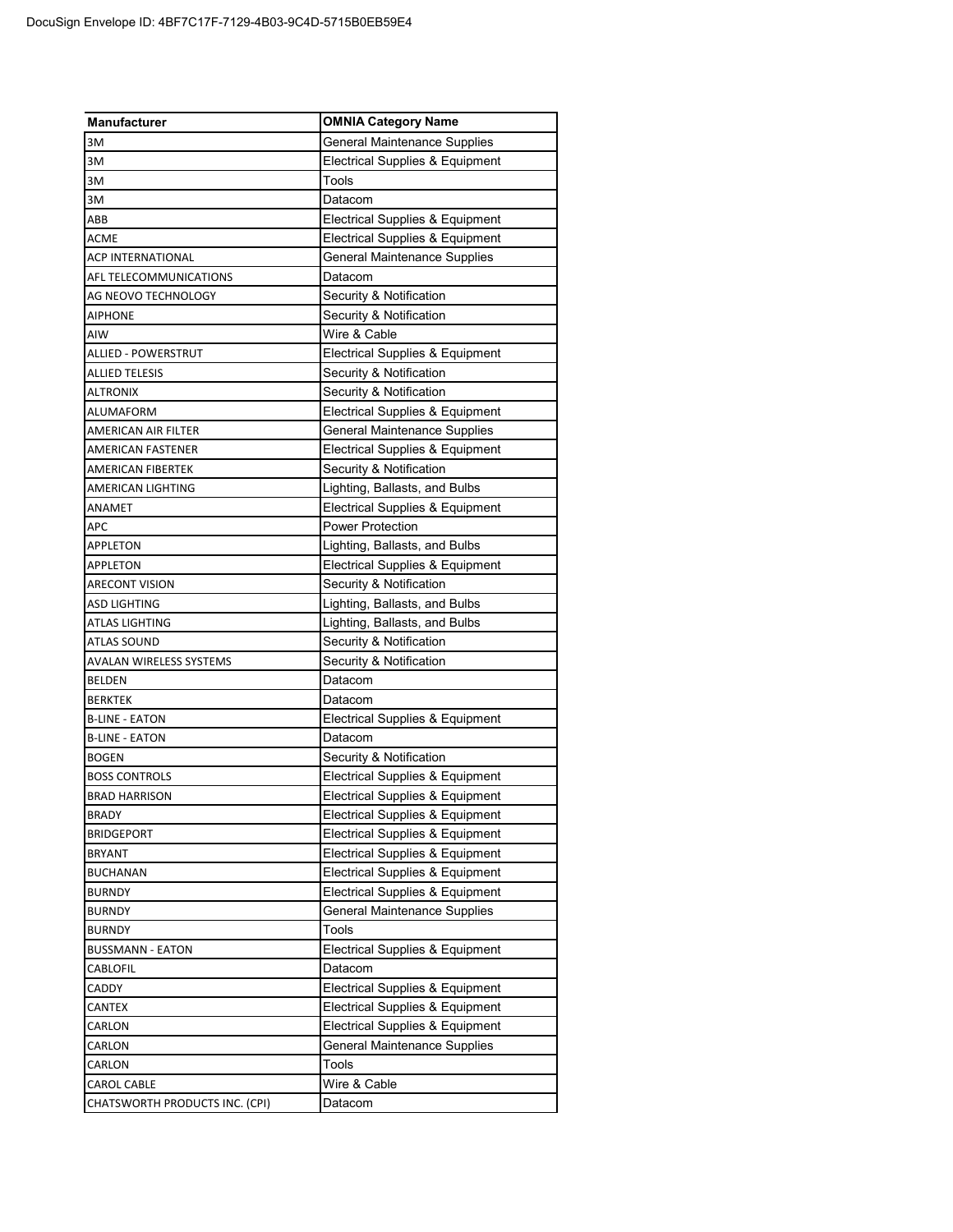| <b>CIRCATEL</b>                                                                                               |                                                            |
|---------------------------------------------------------------------------------------------------------------|------------------------------------------------------------|
|                                                                                                               | <b>Power Protection</b>                                    |
| <b>CIRCLE A-W</b>                                                                                             | <b>Electrical Supplies &amp; Equipment</b>                 |
| <b>CODE BLUE CORP</b>                                                                                         | Security & Notification                                    |
| COMMSCOPE                                                                                                     | Datacom                                                    |
| COMNET COMMUNICATIONS NETWORKS                                                                                | Security & Notification                                    |
| <b>CONDUX</b>                                                                                                 | Tools                                                      |
| CONTECH LIGHTING-LEVITON                                                                                      | Lighting, Ballasts, and Bulbs                              |
| COOPER LIGHTING - EATON                                                                                       | Lighting, Ballasts, and Bulbs                              |
| <b>CORNING</b>                                                                                                | Datacom                                                    |
| CRC                                                                                                           | General Maintenance Supplies                               |
| <b>CREE</b>                                                                                                   | Lighting, Ballasts, and Bulbs                              |
| CROUSE HINDS - EATON                                                                                          | Lighting, Ballasts, and Bulbs                              |
| <b>CROUSE HINDS - EATON</b>                                                                                   | Electrical Supplies & Equipment                            |
| CROUSE HINDS - KRYDON                                                                                         | Electrical Supplies & Equipment                            |
| <b>CUTLER HAMMER - EATON</b>                                                                                  | Electrical Supplies & Equipment                            |
| CUTLER HAMMER (W)                                                                                             | Electrical Supplies & Equipment                            |
| <b>DA-LITE SCREEN</b>                                                                                         | Security & Notification                                    |
| <b>DIALIGHT</b>                                                                                               | Lighting, Ballasts, and Bulbs                              |
| <b>DITEK</b>                                                                                                  | Security & Notification                                    |
| D-LINK                                                                                                        | Security & Notification                                    |
| <b>DOTTIE</b>                                                                                                 | Electrical Supplies & Equipment                            |
| <b>DOTWORKS</b>                                                                                               | Security & Notification                                    |
| DUAL-LITE                                                                                                     | Lighting, Ballasts, and Bulbs                              |
| DURACELL USA                                                                                                  | General Maintenance Supplies                               |
| DURALINE                                                                                                      | Electrical Supplies & Equipment                            |
| DURALINE/AFL                                                                                                  | Datacom                                                    |
| DURALINE/AFL                                                                                                  | Tools                                                      |
| DURHAM                                                                                                        | Electrical Supplies & Equipment                            |
|                                                                                                               |                                                            |
|                                                                                                               |                                                            |
| EATON ELECTRICAL PRODUCTS                                                                                     | Electrical Supplies & Equipment                            |
| <b>EATON POWERWARE</b>                                                                                        | <b>Power Protection</b>                                    |
| <b>EDWARDS</b>                                                                                                | Electrical Supplies & Equipment                            |
| <b>EGS</b>                                                                                                    | Electrical Supplies & Equipment                            |
|                                                                                                               | Lighting, Ballasts, and Bulbs                              |
| <b>EIKO</b><br><b>ELASTIMOLD</b>                                                                              | <b>Electrical Supplies &amp; Equipment</b>                 |
|                                                                                                               | Electrical Supplies & Equipment                            |
|                                                                                                               | Electrical Supplies & Equipment                            |
|                                                                                                               | Electrical Supplies & Equipment                            |
|                                                                                                               | Electrical Supplies & Equipment                            |
|                                                                                                               | Power Protection                                           |
| <b>ELECTRIFLEX</b><br>ELECTRI-GLASS<br><b>ELECTROMATE</b><br>ELSTER<br><b>EMERSON-LIEBERT</b><br><b>ENDOT</b> | Datacom                                                    |
|                                                                                                               | Security & Notification                                    |
| <b>ENGENIUS TECHNOLOGIES</b><br><b>ERICO CADDY</b>                                                            | <b>Building Materials</b>                                  |
| <b>ERICSON</b>                                                                                                | Electrical Supplies & Equipment                            |
| ETHERWAN SYSTEMS                                                                                              | Security & Notification                                    |
| EVEREADY                                                                                                      | General Maintenance Supplies                               |
| EXCEL                                                                                                         | Wire & Cable                                               |
|                                                                                                               | Electrical Supplies & Equipment                            |
|                                                                                                               | Datacom                                                    |
|                                                                                                               | Tools                                                      |
| <b>FEDERAL SIGNAL</b><br><b>FIBERTRON</b><br><b>FLUKE</b><br><b>FOSTORIA</b>                                  | Lighting, Ballasts, and Bulbs                              |
| <b>FUJINON</b><br>G&W                                                                                         | Security & Notification<br>Electrical Supplies & Equipment |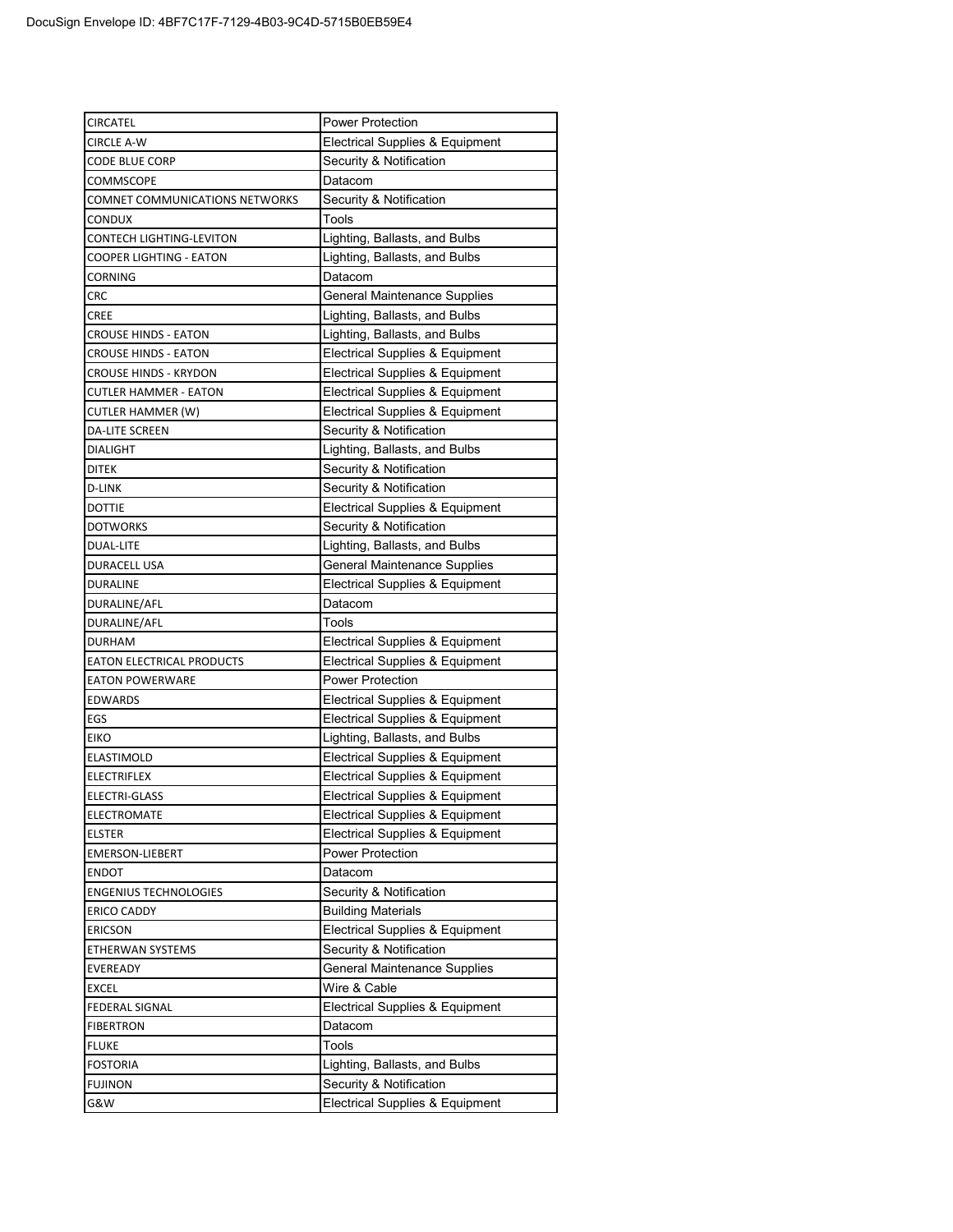| <b>GAI-TRONICS</b>                | Security & Notification                                               |
|-----------------------------------|-----------------------------------------------------------------------|
| <b>GE DISTRIBUTION</b>            | <b>Electrical Supplies &amp; Equipment</b>                            |
| <b>GE LIGHTING</b>                | Lighting, Ballasts, and Bulbs                                         |
| <b>GE TRANSFORMERS</b>            | Electrical Supplies & Equipment                                       |
| GENERAL                           | Datacom                                                               |
| <b>GOULD SHAWMUT</b>              | Electrical Supplies & Equipment                                       |
| <b>GREAT LAKES &amp; CABINETS</b> | Datacom                                                               |
| GREENLEE                          | <b>Electrical Supplies &amp; Equipment</b>                            |
| <b>GREENLEE</b>                   | Tools                                                                 |
| <b>HITACHI</b>                    | Datacom                                                               |
| <b>HOFFMAN</b>                    | Datacom                                                               |
| HOLOPHANE                         | Lighting, Ballasts, and Bulbs                                         |
| HUBBELL                           | Datacom                                                               |
| <b>HUBBELL</b>                    | <b>Electrical Supplies &amp; Equipment</b>                            |
| <b>HUBBELL</b>                    | Tools                                                                 |
| <b>HUBBELL LIGHTING</b>           | Lighting, Ballasts, and Bulbs                                         |
| <b>HUBBELL WIRING</b>             | <b>Electrical Supplies &amp; Equipment</b>                            |
| <b>HUGHES BROS</b>                | Electrical Supplies & Equipment                                       |
| <b>IDEAL</b>                      | <b>Electrical Supplies &amp; Equipment</b>                            |
| <b>IDEAL</b>                      | <b>General Maintenance Supplies</b>                                   |
| <b>IDEAL</b>                      | Tools                                                                 |
| <b>IMC</b>                        | Electrical Supplies & Equipment                                       |
| INDUSTRIAL LIGHTING PRODUCTS      | Lighting, Ballasts, and Bulbs                                         |
| <b>INEX TECHNOLOGIES</b>          | Security & Notification                                               |
| <b>INTERMATIC</b>                 | <b>Electrical Supplies &amp; Equipment</b>                            |
| <b>ITE</b>                        | Electrical Supplies & Equipment                                       |
| KIDDE                             | Electrical Supplies & Equipment                                       |
| KLEIN                             | Tools                                                                 |
| <b>KOHLER</b>                     | Tools                                                                 |
| <b>KORNS</b>                      | Electrical Supplies & Equipment                                       |
| <b>LEGION LIGHTING</b>            | Lighting, Ballasts, and Bulbs                                         |
| <b>LENOX</b>                      | Tools                                                                 |
| <b>LEOTEK</b>                     | Lighting, Ballasts, and Bulbs                                         |
| <b>LEVITON</b>                    | Electrical Supplies & Equipment                                       |
| <b>LEVITON</b>                    | Datacom                                                               |
| LIFESAFETY POWER                  | Security & Notification                                               |
| <b>LITHONIA</b>                   | Lighting, Ballasts, and Bulbs                                         |
| LOUISVILLE LADDERS                | <b>General Maintenance Supplies</b>                                   |
| LOUROE ELECTRONICS                | Security & Notification                                               |
| LOUVERS LED                       | Lighting, Ballasts, and Bulbs                                         |
| LOWELL                            | Security & Notification                                               |
| LUTRON                            | Electrical Supplies & Equipment                                       |
| LUX DYNAMICS                      | Lighting, Ballasts, and Bulbs                                         |
| <b>MACLEAN POWER SYSTEMS</b>      | <b>Electrical Supplies &amp; Equipment</b>                            |
| <b>MARTIN ENTERPRISES</b>         | Electrical Supplies & Equipment                                       |
| MAXCELL                           | Datacom                                                               |
| MC GILL                           | Lighting, Ballasts, and Bulbs                                         |
| <b>MC GILL</b>                    | Electrical Supplies & Equipment                                       |
| MERIDIAN TECHNOLOGIES             | Security & Notification                                               |
| <b>METALLICS</b>                  | Electrical Supplies & Equipment                                       |
| MICRO SWITCH                      |                                                                       |
|                                   |                                                                       |
| MIDDLE ATLANTIC                   | <b>Electrical Supplies &amp; Equipment</b><br>Security & Notification |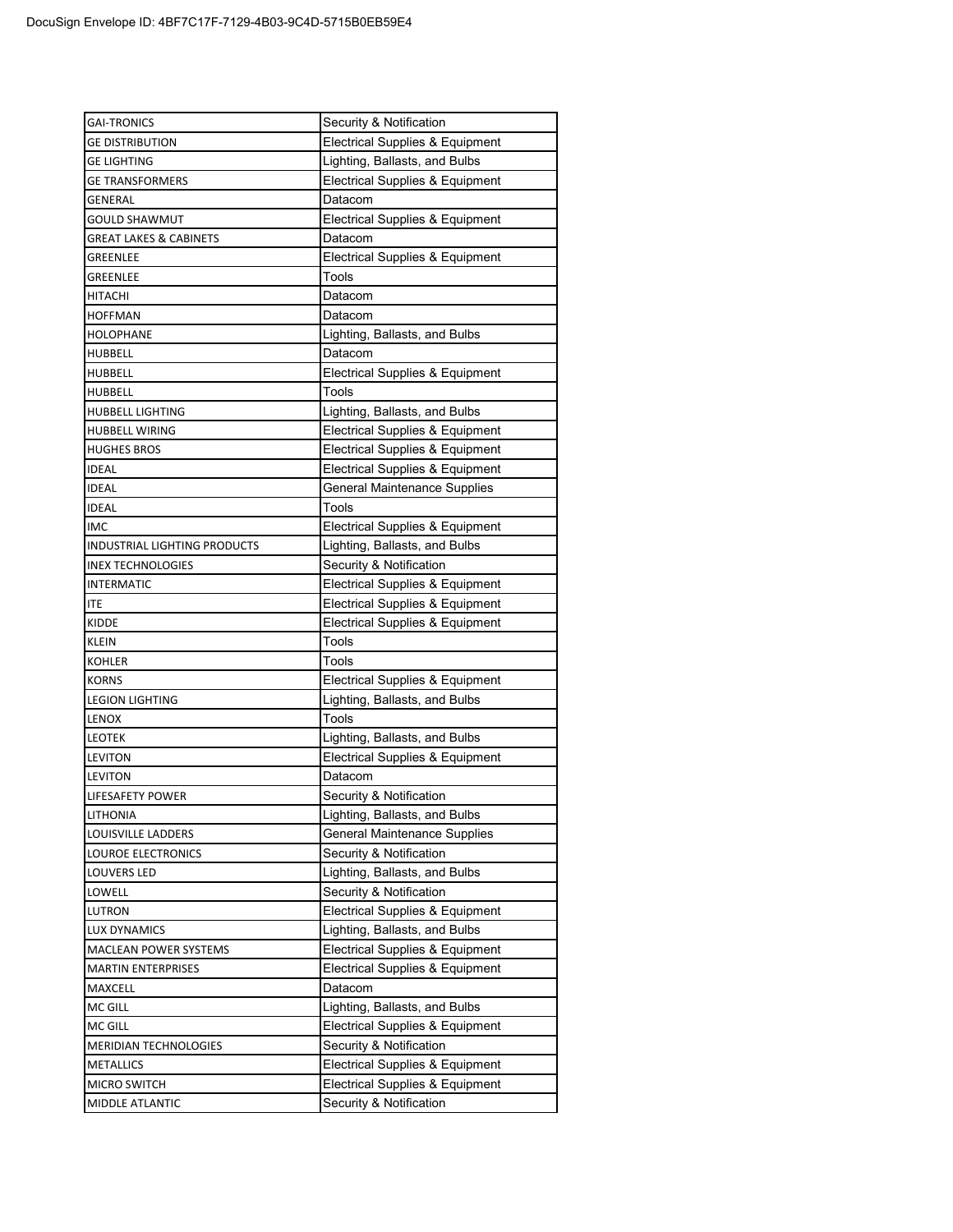| <b>MIDWEST</b>              | <b>Electrical Supplies &amp; Equipment</b> |
|-----------------------------|--------------------------------------------|
| MILBANK                     | <b>Electrical Supplies &amp; Equipment</b> |
| <b>MILESTONE</b>            | Security & Notification                    |
| MILWAUKEE                   | Tools                                      |
| MINERALLAC                  | <b>Electrical Supplies &amp; Equipment</b> |
| MTW - TEW - SIS             | Wire & Cable                               |
| <b>MYERS</b>                | <b>Electrical Supplies &amp; Equipment</b> |
| <b>NEER</b>                 | <b>Electrical Supplies &amp; Equipment</b> |
| NETWORK VIDEO TECHNOLOGIES  | Security & Notification                    |
| NORTH COAST CONDUIT         | <b>Electrical Supplies &amp; Equipment</b> |
| <b>OCAL INC</b>             | <b>Electrical Supplies &amp; Equipment</b> |
| OKONITE                     | Wire & Cable                               |
| OPTEX INC                   | Security & Notification                    |
| OPTICAL CABLE CORP. (OCC)   | Datacom                                    |
| <b>ORTRONICS</b>            | Datacom                                    |
| OZ/GEDNEY                   | Electrical Supplies & Equipment            |
| OZ/GEDNEY                   | Lighting, Ballasts, and Bulbs              |
| <b>PANDUIT</b>              | <b>Electrical Supplies &amp; Equipment</b> |
| <b>PANDUIT</b>              | <b>General Maintenance Supplies</b>        |
| <b>PANDUIT</b>              | Datacom                                    |
| <b>PANDUIT</b>              | Tools                                      |
| PASS & SEYMOUR - LEGRAND    | Electrical Supplies & Equipment            |
| PEERLESS TECHNOLOGIES       | Security & Notification                    |
| PHOENIX CONTACT             | <b>Electrical Supplies &amp; Equipment</b> |
| PLYMOUTH                    | General Maintenance Supplies               |
| POWER CABLE                 | Wire & Cable                               |
| <b>POWER PARTNERS</b>       | Electrical Supplies & Equipment            |
| PREFORMED LINE PRODUCTS     | Datacom                                    |
| <b>PROTO</b>                | Tools                                      |
| <b>RAB LIGHTING</b>         | Lighting, Ballasts, and Bulbs              |
| RACO                        | <b>Electrical Supplies &amp; Equipment</b> |
| RARITAN                     | <b>Power Protection</b>                    |
| RAYOVAC                     | General Maintenance Supplies               |
| RAZBERI TECHNOLOGIES        | Security & Notification                    |
| <b>RED DOT</b>              | <b>Electrical Supplies &amp; Equipment</b> |
| <b>ROBROY INDUSTRIES</b>    | <b>Electrical Supplies &amp; Equipment</b> |
| ROYAL SWITCHGEAR            | Electrical Supplies & Equipment            |
| <b>SECURITRON MAGNALOCK</b> | Security & Notification                    |
| SECURITY DOOR CONTROLS      | Security & Notification                    |
| SENECA DATA DISTRIBUTORS    | Security & Notification                    |
| SHAT-R-SHIELD               | Lighting, Ballasts, and Bulbs              |
| SHERMAN-REILLY              | Tools                                      |
| SIEMENS                     | Tools                                      |
| SIEMON                      | Datacom                                    |
| SIEMON                      | Tools                                      |
| SOLAHD                      | Electrical Supplies & Equipment            |
| SOLAHD                      | Electrical Supplies & Equipment            |
| <b>STAHLIN</b>              | Electrical Supplies & Equipment            |
| STERNBERG LIGHTING          | Lighting, Ballasts, and Bulbs              |
| <b>STRESSCRETE</b>          | Lighting, Ballasts, and Bulbs              |
| SUNWIZE TECHNOLOGIES        | Security & Notification                    |
| SUPERIOR/ESSEX              | Datacom                                    |